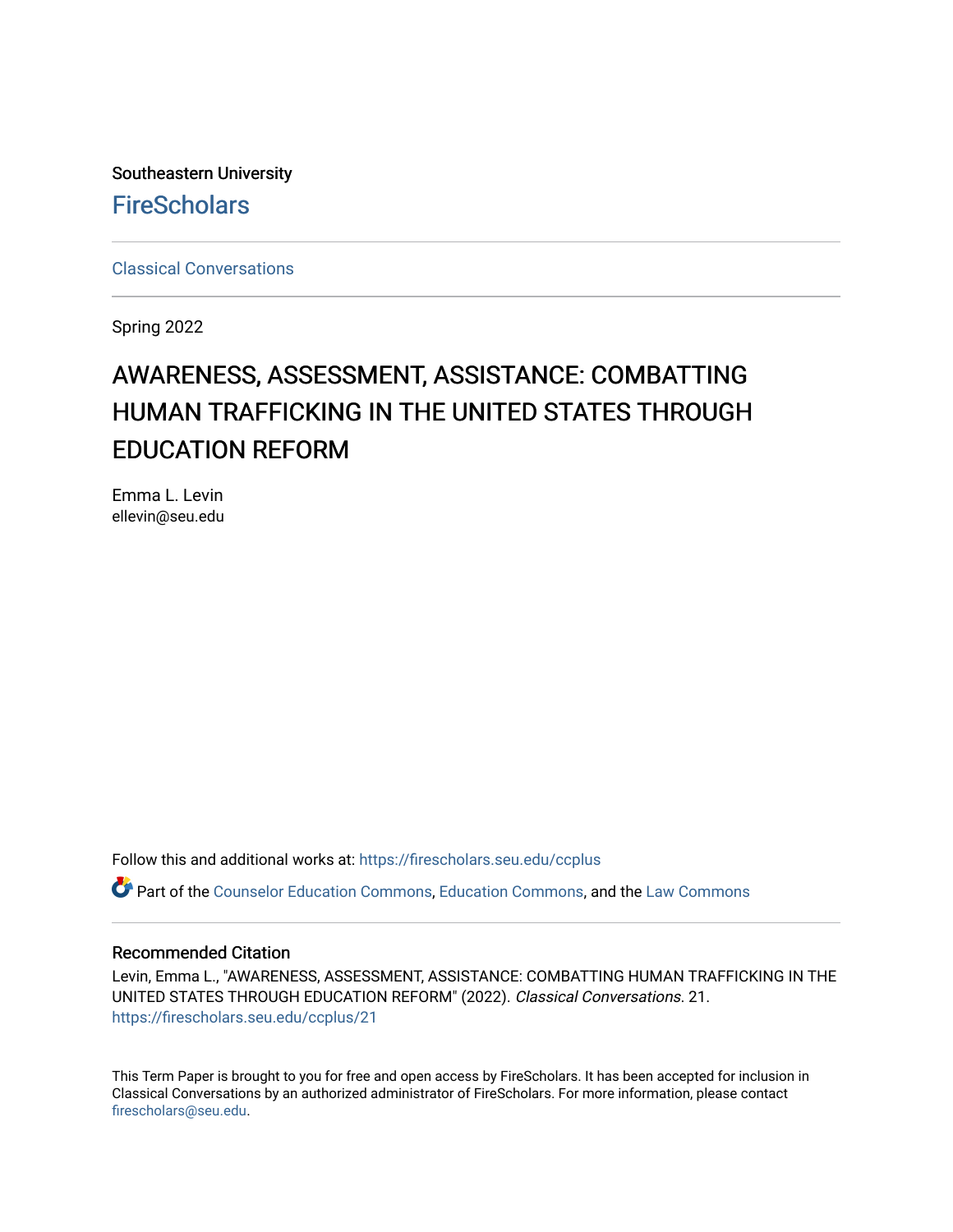## **Awareness, Assessment, Assistance**

Combatting Human Trafficking in the United States Through Education Reform

Emma Levin

Professor Grace Veach

ENGL 1233

April 13, 2022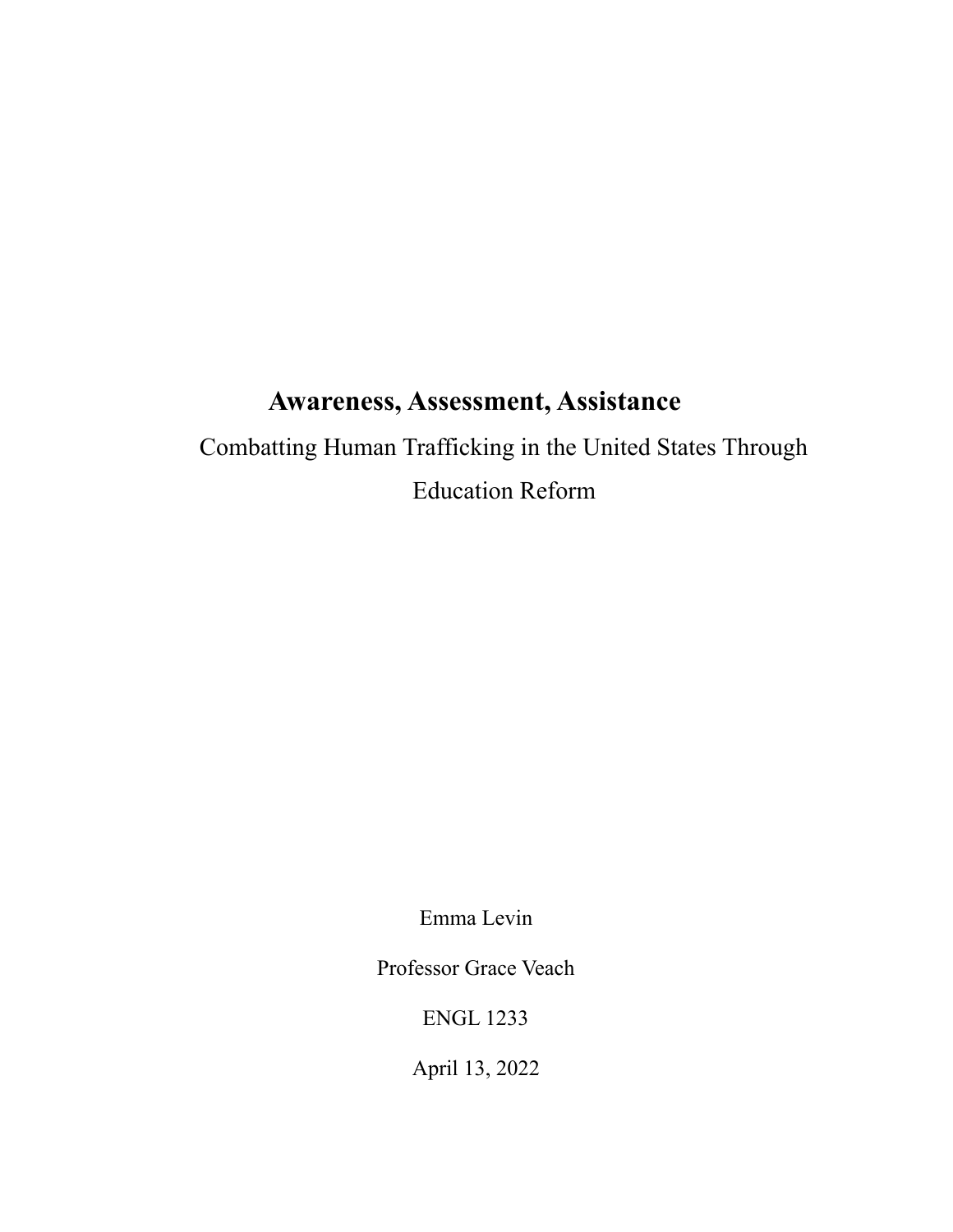### **Awareness, Assessment, Assistance**

## **Combatting Human Trafficking in the United States Through Education Reform**

Many Americans believe that slavery was eradicated from the United States with the Emancipation Proclamation of 1863. But the reality is that modern slavery, especially in the form of human trafficking, is still a prevalent and pressing issue both in the United States and beyond. Human trafficking is a global practice that harms and targets approximately 30 million individuals worldwide (Lowman, 3), and this number is only growing in the face of the COVID-19 pandemic and the vulnerabilities it has caused (Bigio & Vogelstein). Contrary to common misconceptions, human trafficking exists and has an extensive network within the United States. According to the 2021 Trafficking in Persons Report from the U.S. Department of State, [c](https://www.state.gov/reports/2021-trafficking-in-persons-report/united-states/)ases of human trafficking have been recorded in all of the fifty states, along with the U.S. territories and the District of Columbia. A 2020 analysis of data from the National Human Trafficking Hotline identified 10,583 situations of trafficking, and 16,658 individual victims within the United States in the year 2020. These numbers were analyzed by the Polaris Project, a nonprofit organization that works to combat and prevent sex and labor trafficking in North America, and because the data was collected from the trafficking hotline, it is reasonable to project that many more instances of trafficking in which no one contacted the hotline exist throughout the country (Polaris Project). Human trafficking is not limited to sex trafficking. In fact, there are numerous other manifestations of the issue, which includes forced labor—both in illicit and legal fields of work (United States Department of State, 2021). The Trafficking Victims Protection of Act of 2000 defines human trafficking as:

"a) Sex trafficking in which a commercial sex act is induced by force, fraud, or coercion, or in which the person induced to perform such act has not attained 18 years of age;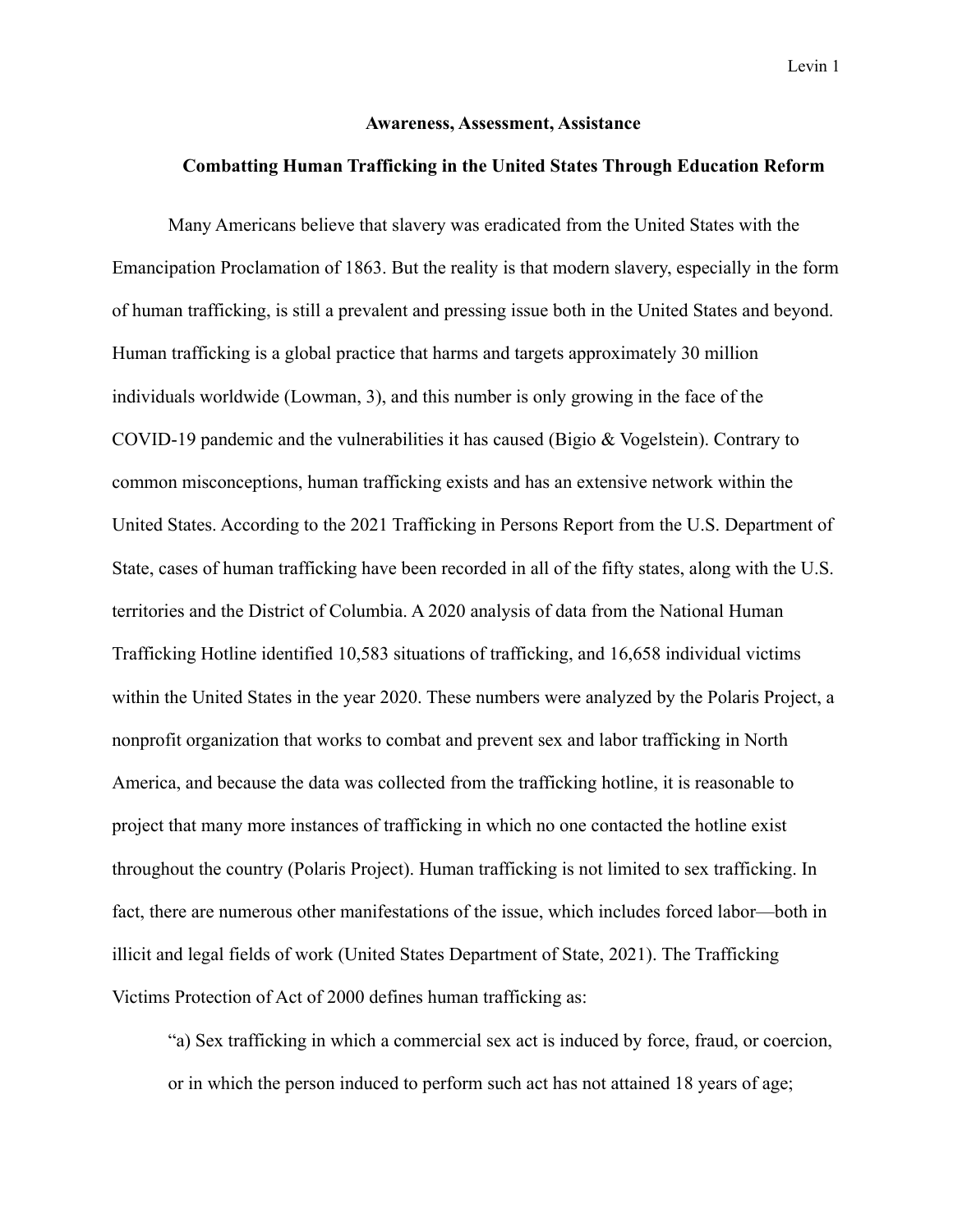or b) The recruitment, harboring, transportation, provision, or obtaining of a person for labor or services, through the use of force, fraud, or coercion for the purpose of subjection to involuntary servitude, peonage, debt bondage, or slavery." (22 U.S.C. § 7102(9)).

While many forms of trafficking exist, the most prevalent forms within North America are sexual exploitation, which accounts for approximately seventy percent of detected trafficking victims, and forced labor, which accounts for approximately twenty percent according to the United Nations Office on Drugs and Crime (Bigio & Vogelstein). However, because these statistics are based only on the data available regarding government-detected victims, many victims of trafficking in other forms may remain undetected. These other forms of human trafficking include forced begging, domestic servitude, forced marriage, and organ trafficking.

Due to a lack of education on the realities of human trafficking, many Americans remain unaware of this growing threat within the United States. In the year 2021, non-governmental organizations noted that misinformation concerning human trafficking was rapidly spreading in America, amplified by the use of social media. This misinformation impeded trafficking prevention efforts by promoting a false narrative and hindering law enforcement with false information (United States Department of State, 2021). One common misconception is that all victims of trafficking are individuals who have been abducted or who are completely distanced from society, when in reality there is far more variety in human trafficking. For example, a victim of trafficking may be a minor still living in their parents' home, but who is being coerced into commercial sex acts. Additionally, trafficked individuals may be forced into labor in fields that have some degree of "public visibility" including restaurants, hotels, and factories.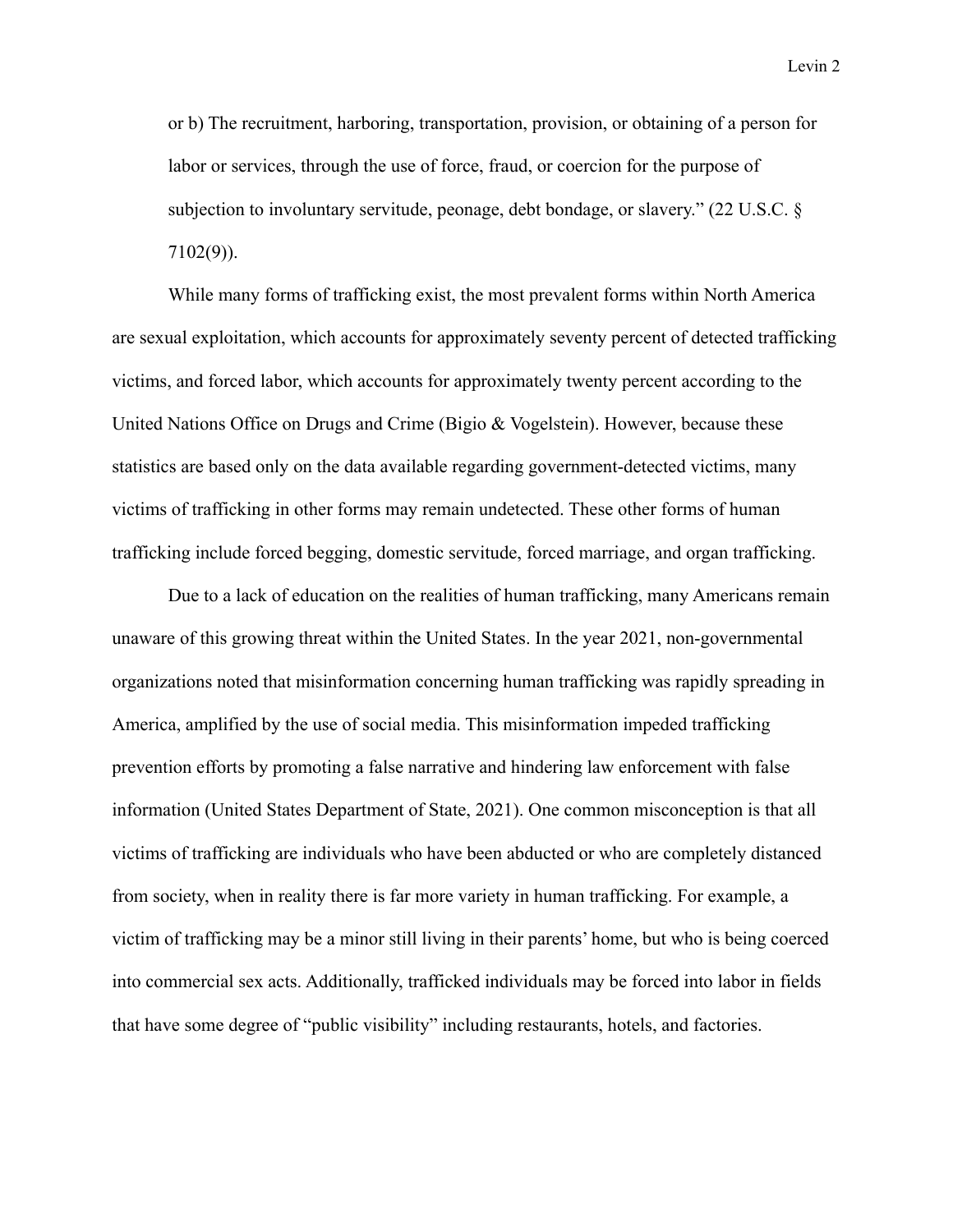Human trafficking hurts the United States morally, socially, economically, and developmentally, and changes in policy and practice must be instituted to fight the effects of this despicable industry. In order to reverse the steady increase in the human trafficking industry, the United States must employ new tools and tactics to raise awareness, support victims of trafficking, and prevent future trafficking victims from being targeted. To directly combat the negative effects of misinformation that allow traffickers to go unnoticed and victims unsupported, the United States should increase its understanding of human trafficking through anti-trafficking education methods. The question that then arises is: what method of anti-human trafficking education would be the most effective in combatting human trafficking in the United States?

For the purposes of this paper, anti-trafficking education reforms within four sectors will be evaluated: professional counseling, the healthcare system, the public education system, and law enforcement. Educational change in the field of professional counseling concentrates on informing counselors on how to recognize risk factors and indicators relating to trafficked individuals, and how to employ trauma-informed intervention strategies to support victims. Within the field of healthcare, reforms will prioritize better educating and equipping healthcare workers and hospitals, especially those in emergency care, to identify trafficking situations and care for victims. Reforms based in the public school system would implement a public school anti-trafficking education curriculum to establish an informed general public and mobilize citizens to speak out against trafficking. And the final category of educational reform, which is based in law enforcement, will focus on modernizing and expanding training and education requirements for law enforcement officers that address the intricacies of the issue of trafficking and equip law enforcement officers both to apprehend traffickers and to protect victims.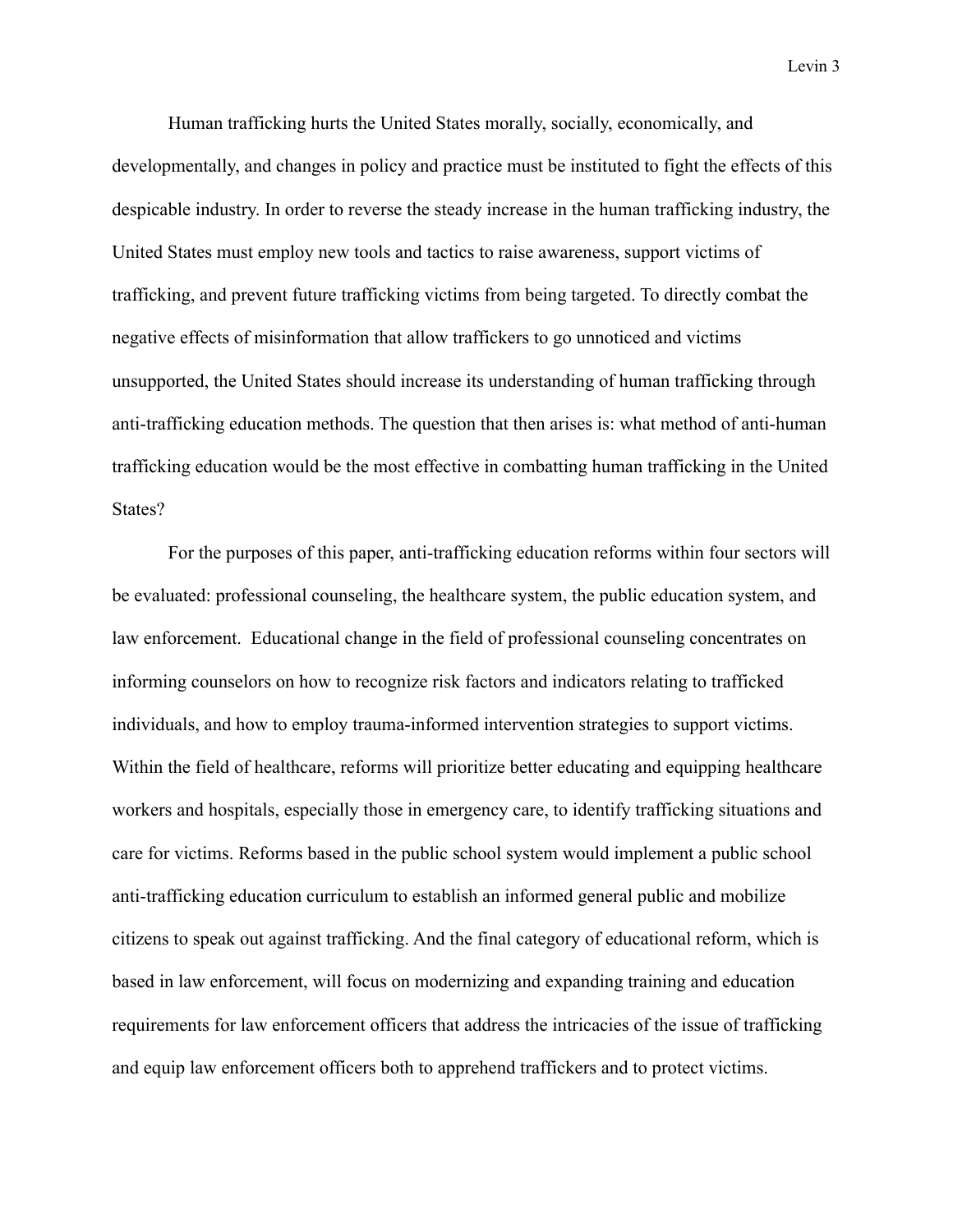Each of these fields plays a role in combating trafficking in the United States, and each of them would likely benefit from improved education and training. But in which of these sectors would education reform create the *most* positive change towards the prevention and elimination of trafficking, in the *most* effective way? The answer to this question will be evaluated using four factors that will be applied to each of the proposed trafficking prevention education sectors. The first is efficacy, which is the policy's ability to achieve the result of combatting human trafficking in the United States. The second is cost efficiency, which measures the value of a policy by weighing its financial costs alongside the projected positive outcomes. The third criterion is practical feasibility, which is an assessment of the policy's viability. The fourth and final factor that will be considered is political and public acceptability, which concerns how the general public would receive the policy, as well as the legality of the policy. These four criteria—efficacy, cost efficiency, practical feasibility, and political and public acceptability—will be used to analyze each human trafficking prevention education area of reform and determine which method best fulfills these criteria.

The first field in which to consider human trafficking prevention education reform is the field of professional counseling. Counselors, specifically those employed at schools and who specialize in working with adolescents, have a unique opportunity to directly interact with potential trafficking victims, and therefore play a vital role in victim identification. Improving trafficking-awareness training and education would allow counselors to prioritize and provide trauma-informed care and would better equip them to recognize and report instances of trafficking. While public awareness and advocacy against human trafficking are growing, the field of professional counseling still experiences a notable scarcity of literature specifically designed for human trafficking education. This research gap limits counselors' abilities to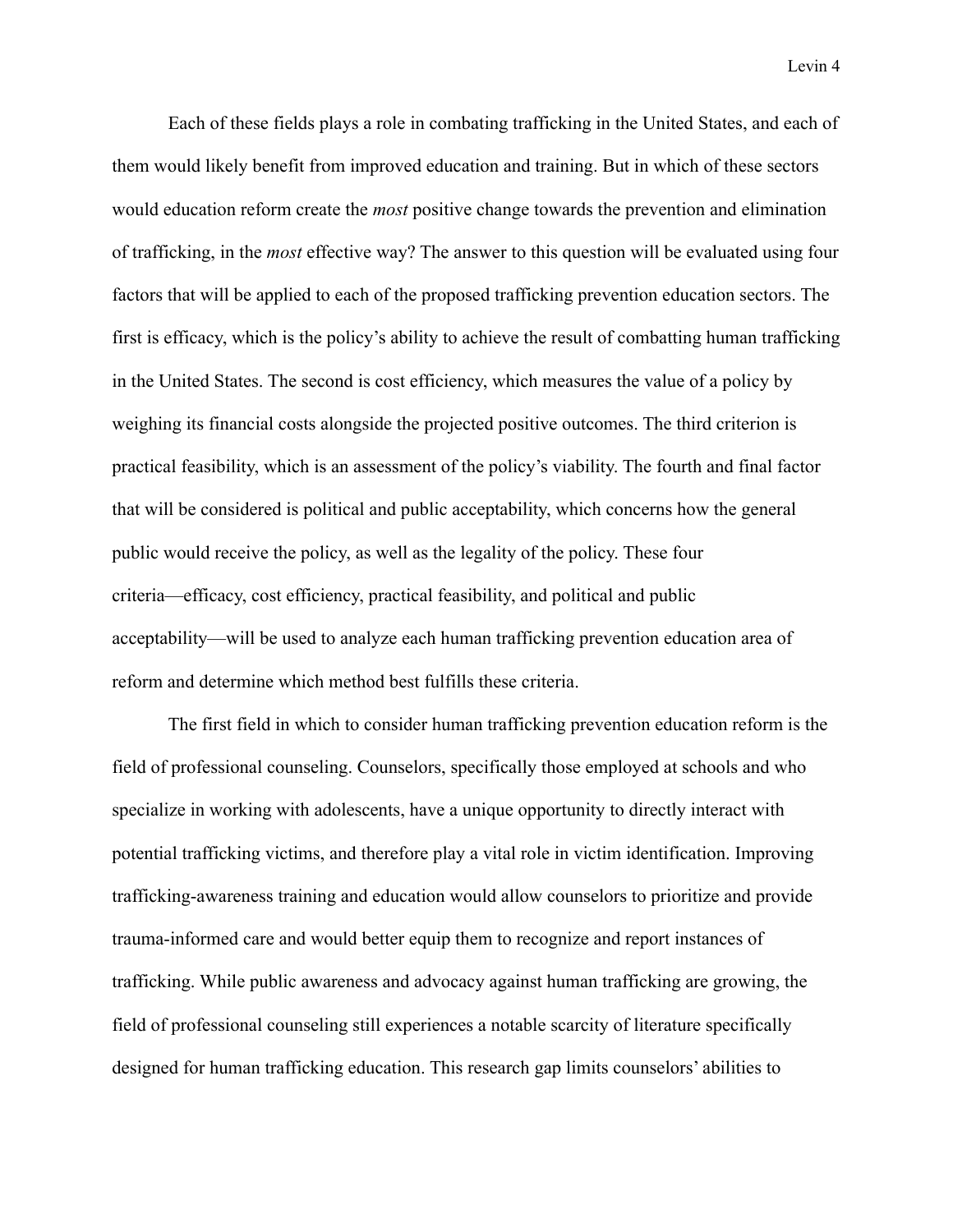support and identify trafficking situations (Browne-James). An advantageous shift in the field of professional counseling training and education would be towards a focus on recognizing the risk factors that heighten the probability for persons to be trafficked along with the indicators that they are already being trafficked. Counselors must be aware of these factors and indicators in order to effectively combat the trafficking situations that their clients may be experiencing. This shift would require research efforts that will shrink the information gap and inform practical changes in counselor education programs.

In order to adequately address the issue of human trafficking, counseling education programs must include material specifically designed to teach prospective counselors how to spot risk factors that may increase their client's vulnerability to being trafficked, how to employ trauma-informed intervention strategies to support and help the potential victims, and how to empower and encourage at-risk individuals to recognize their own potential trafficking situation. From the existing research literature available on human trafficking risk factors, these factors are known to include a person's status within a sexual or gender minority, a history of substance abuse, past experience of physical or sexual abuse, homelessness, low socioeconomic status, and experience with the youth judicial system (Browne-James). The process of recognizing and caring for individuals who fit into this list is extremely complex as there are many intersectional nuances that link these experiences. For example, "[LGBTQ] persons experience homelessness at higher rates, are more likely to abuse substances, report higher rates of mental health issues, and experience greater rates of physical and sexual abuse compared to their heterosexual peers" (Browne-James). It is vital that counselors are equipped and educated on these nuances, relationships, and risk factors in order to provide care to at-risk individuals. Along with a counselor's unique position to directly support victims of trafficking, there is also the very real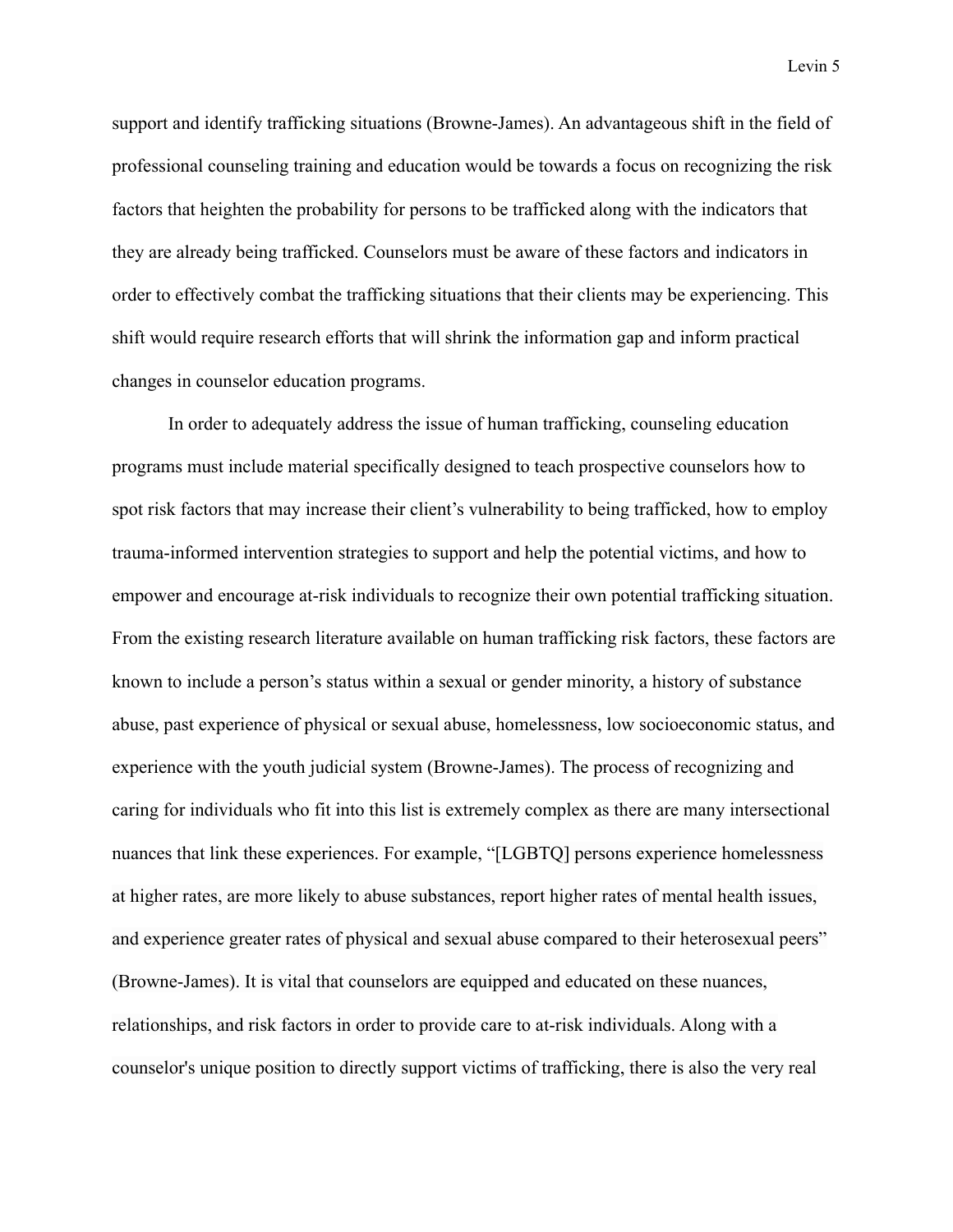and very grave potential for a counselor to internalize a false perception of human trafficking in their client, based on misinformation and miseducation. With a limited understanding of the complexity and multidimensionality of the human trafficking issue, a counselor may fail to identify a victim of trafficking, simply because they do not fit the "standard" perception of what a human trafficking victim looks like. This also has the disastrous potential to minimize or invalidate the victim's own perception of their experience. Beyond recognizing risk factors, another important aspect of counseling education involves identifying indicators in the event that an individual is already being trafficked. Counselor education programs must equip counselors to consider possible indicators, which include sudden disconnection from family, friends, and community, dramatic changes in behavior, a history of unexplained absences from school, evidence of mental and physical abuse, a change in hygienic practices, a noticeably dominant partner or companion, unstable or unsuitable living conditions, evidence of being coached on what to say, and lack of personal possessions and freedom of movement (Department of Homeland Security). Another layer of complexity is that many victims are hesitant to speak out about their situation. Professional counselors are strategically positioned to support victims of human trafficking, and in order to effectively use this position, they must be extensively educated on the realities of trafficking along with training in empathy, compassion, and sensitivity to unique situations.

While it's highly likely that counseling education reform would be beneficial in identifying and treating human trafficking victims, education changes in this particular field may not be the most effective out of all of the alternatives. To evaluate the efficacy of these reforms, one must consider whether they would actually achieve the end goal of combatting human trafficking in the United States. Educating counselors on identifying risk factors and indicators of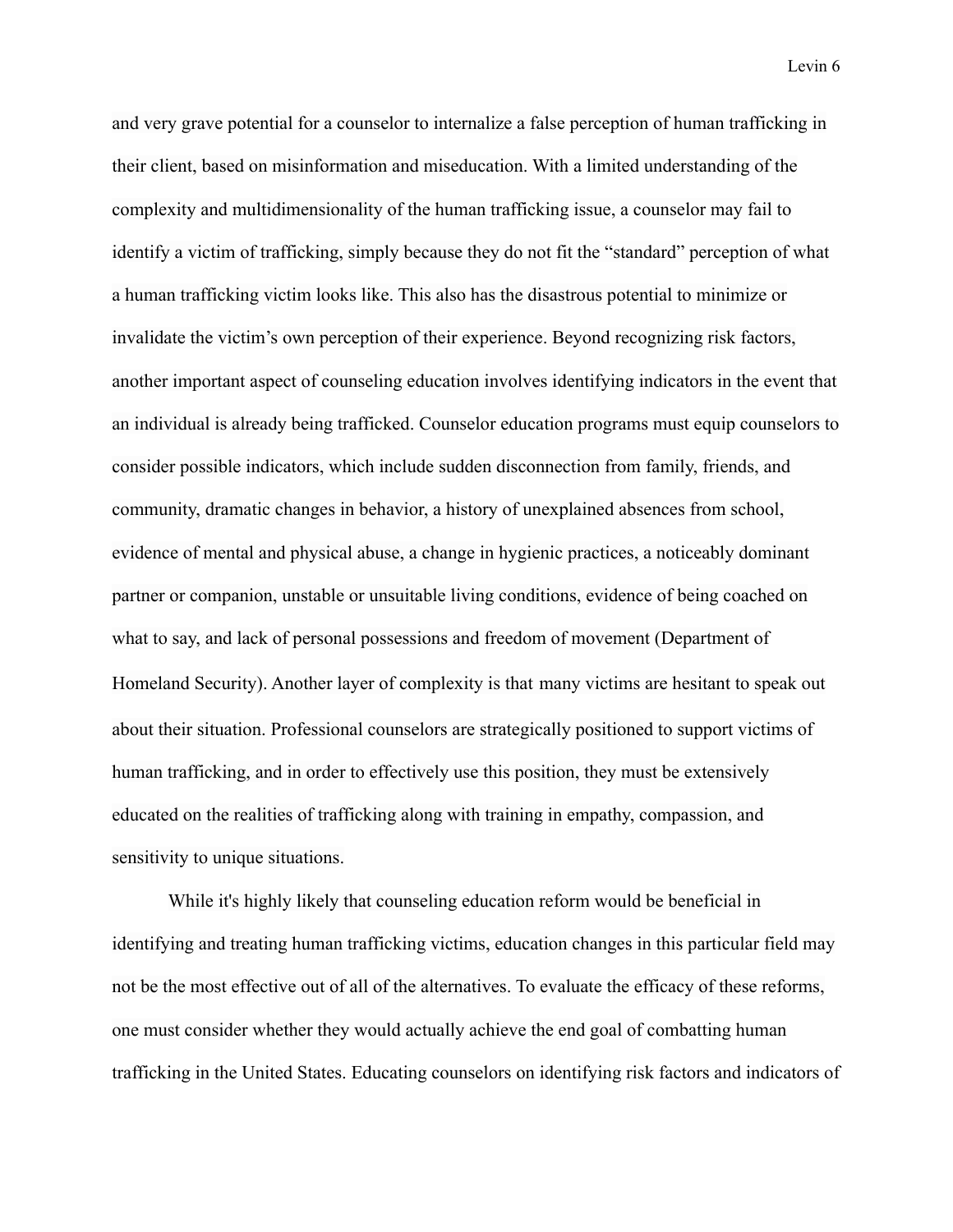trafficking, as well as on how to care for trafficked persons, would allow them to be attentive to developing trafficking situations and directly support the victim. However, simply identifying these situations would not directly prevent trafficking. Additionally, many victims of trafficking will never have access to a counselor, and therefore these reforms will only affect a select percentage of trafficked persons. Anti-human trafficking efforts in counseling are prevention-based, it can help educate individuals to not fall prey to traffickers, but counselors are unlikely to have much interaction with active victims.

To evaluate the cost-efficiency of these educational changes, one must weigh the necessary financial costs needed to institute these changes alongside the predicted advances towards the goal of combatting human trafficking. In order to close the information gap that is present in anti-human trafficking literature for professional counselors, studies on identification strategies, risk factors, and trauma-informed care modalities would need to be conducted and, therefore, funded. Further funding would be required to institute these reforms in counseling education programs. However, the projected outcome—an informed and qualified population of professional counselors who are prepared to support victims of trafficking—is an extremely valuable and worthwhile goal. One concern about cost efficiency to keep in mind is that these reforms would only affect a select group of victims; those with access to professional counseling.

In regards to the third criterion, practical feasibility, education reform in this field would be sufficiently viable. There are many groups that function to educate counselors, and these groups would be the origin of reform. A greater wealth of anti-human trafficking research would benefit education programs nationwide.

The fourth, political and public acceptability, would likely not be much of an issue in the case of these reforms. Because these reforms specifically intend to further the education of

Levin 7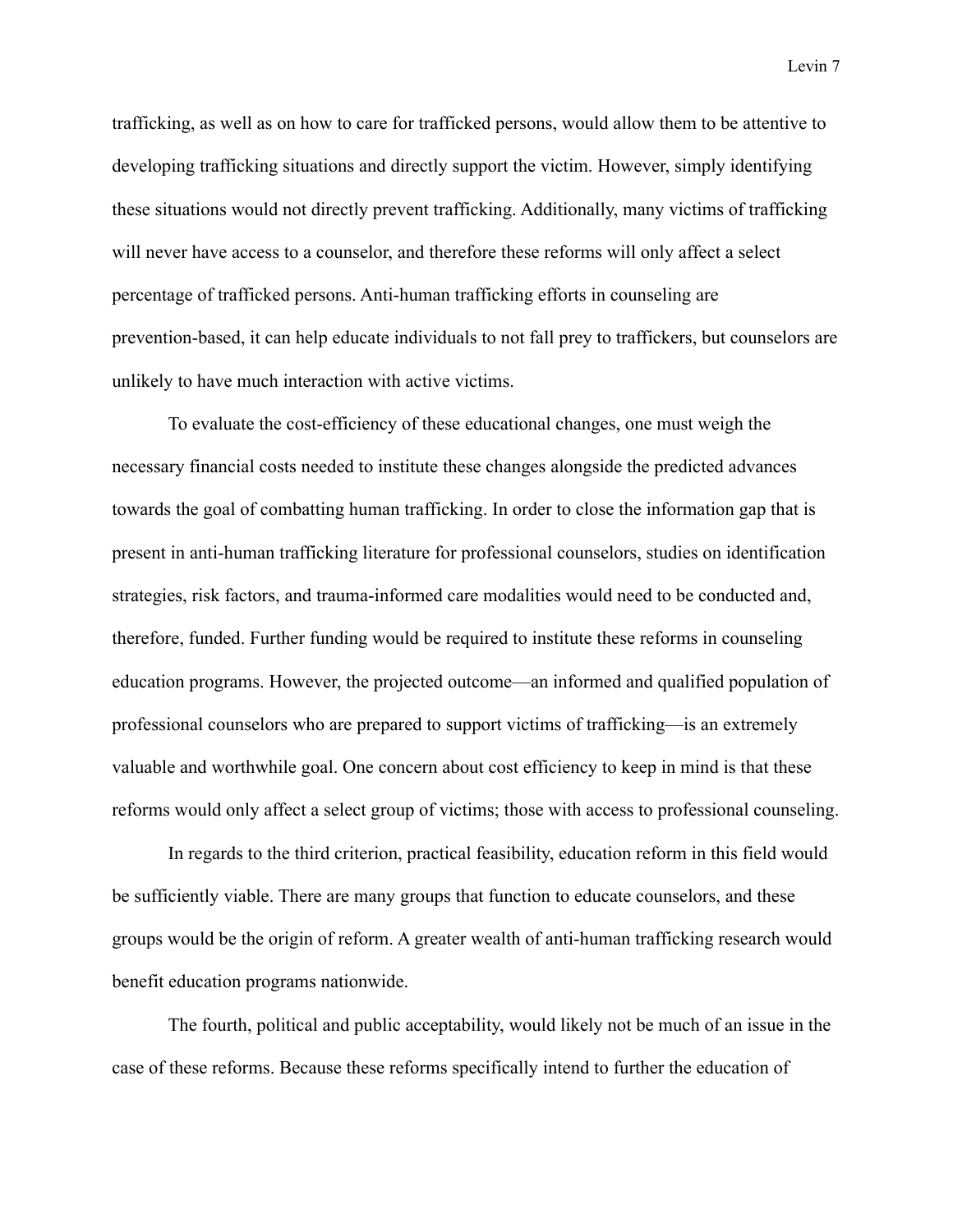professionals in a certain field, it's unlikely that the general public would present any backlash. These reforms would also be well within legal boundaries. While education reforms in the field of professional counseling have many benefits and should be considered as a means of fighting human trafficking, the main fact that these reforms would only help a select few trafficked persons decreases their effectiveness.

Another field in which to consider human trafficking education reform is the field of healthcare, specifically in the hospital setting. Much like professional counselors, healthcare workers hold a unique position in that they may directly interact with trafficked persons. Healthcare professionals play a critical role in helping victims escape trafficking, especially in the emergency room and other acute care environments. Victims may seek healthcare when they are being trafficked, and traffickers may even send victims to hospitals to treat their medical ailments. Emergency health professionals are the primary healthcare providers acting as access points for victims while they are still in trafficking situations. Despite this, a mere 4.8% of emergency care providers "reported confidence in their ability to identify [human trafficking] victims" (qtd. Scannell, 118). Without nurses and healthcare providers who are readily able to recognize forensic and behavioral evidence of human trafficking in their patients, many victims of trafficking will never have access to the support and resources needed for them to leave their situation. For many victims, opportunities to escape their traffickers are extremely limited, and healthcare providers need to be prepared to make the most of any opportunity they may be presented with. Education on human trafficking awareness, identification, and protocol for nurse practitioners and other healthcare providers must be emphasized within healthcare education programs. Some necessary elements include educating nurses on the realities and complexities of human trafficking, how to identify victims using forensic interview methods, recognizing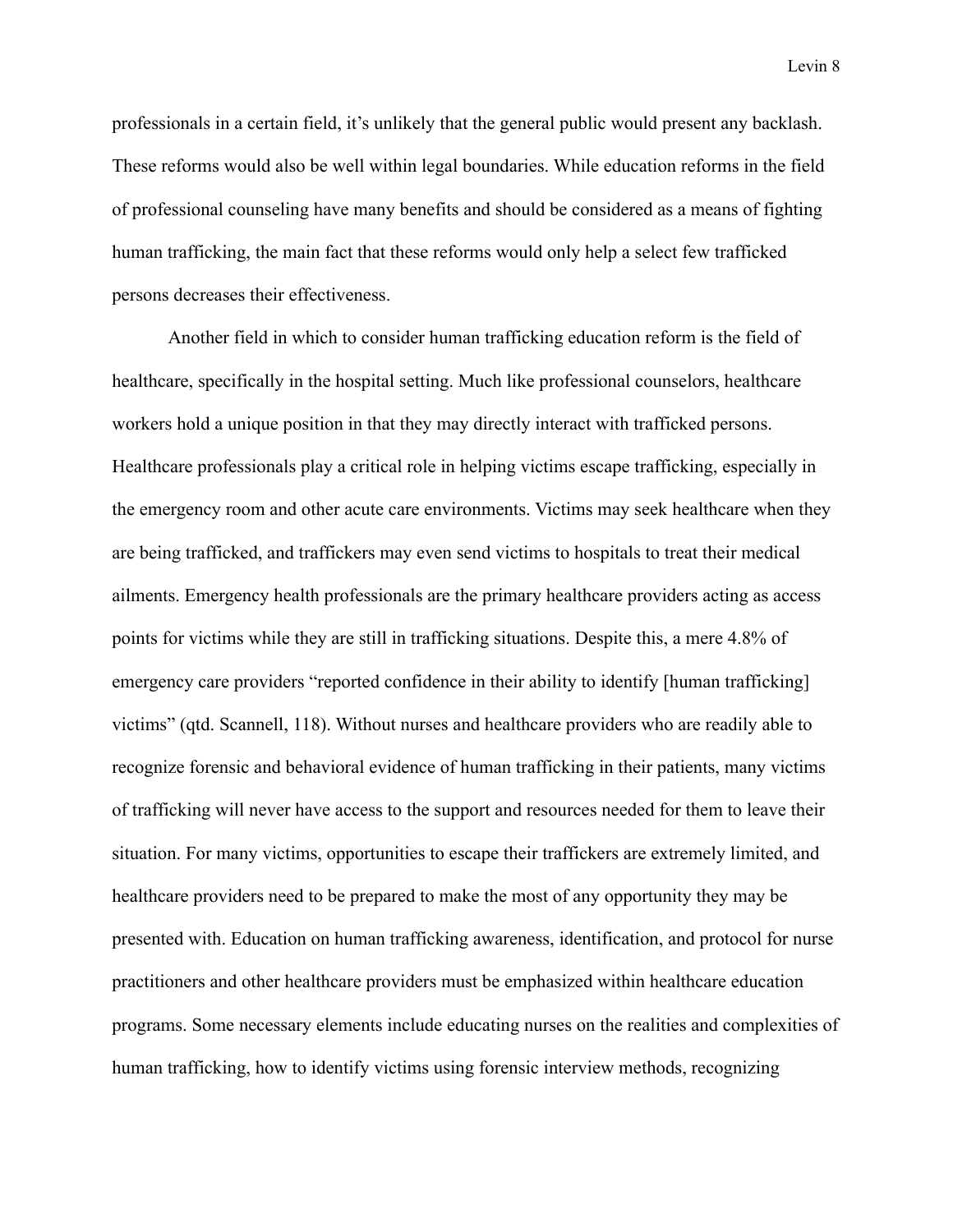physical indicators, trauma-informed care modalities, how to assess the patient's safety, and the protocol for nurse intervention (Scannell, 120). Each of these elements would aid in facilitating timely and efficient identification of at-risk patients and would help healthcare workers to provide the best possible care for these patients. Emergency care providers are often the primary, and potentially the only, access to the healthcare system a human trafficking victim may have. Nurses and doctors who are educated and equipped to identify, assess, and intervene can increase the efficiency of trafficking detection within hospitals and other healthcare establishments.

Although improved and updated human trafficking education strategies for healthcare providers would greatly improve trafficking detection in these circumstances, these reforms are not the primary choice based on effectiveness, and in many regards, rely first on law enforcement reforms. The efficacy of enacting educational changes within the healthcare field is based on these changes' ability to achieve the goal of combatting human trafficking in the United States. While a nurse's ability to detect human trafficking scenarios and intervene on behalf of their patients is extremely valuable and worthy of educational emphasis, the efficacy of that intervention is reliant on the next step in the process, which is the involvement of law enforcement authorities. So without law enforcement education reform, the actual goal of these healthcare education advancements— combating human trafficking—may not be accomplished. Therefore while increased human trafficking education for healthcare providers would be effective and worthy of consideration as an anti-trafficking measure, its dependence on law enforcement reforms makes educational shifts in the latter field more efficient than in the former. Another factor to consider is that while more potential victims would likely interact with nurses and emergency room providers than with the previously discussed professional counselors, there are still many victims who will never have access to hospitals.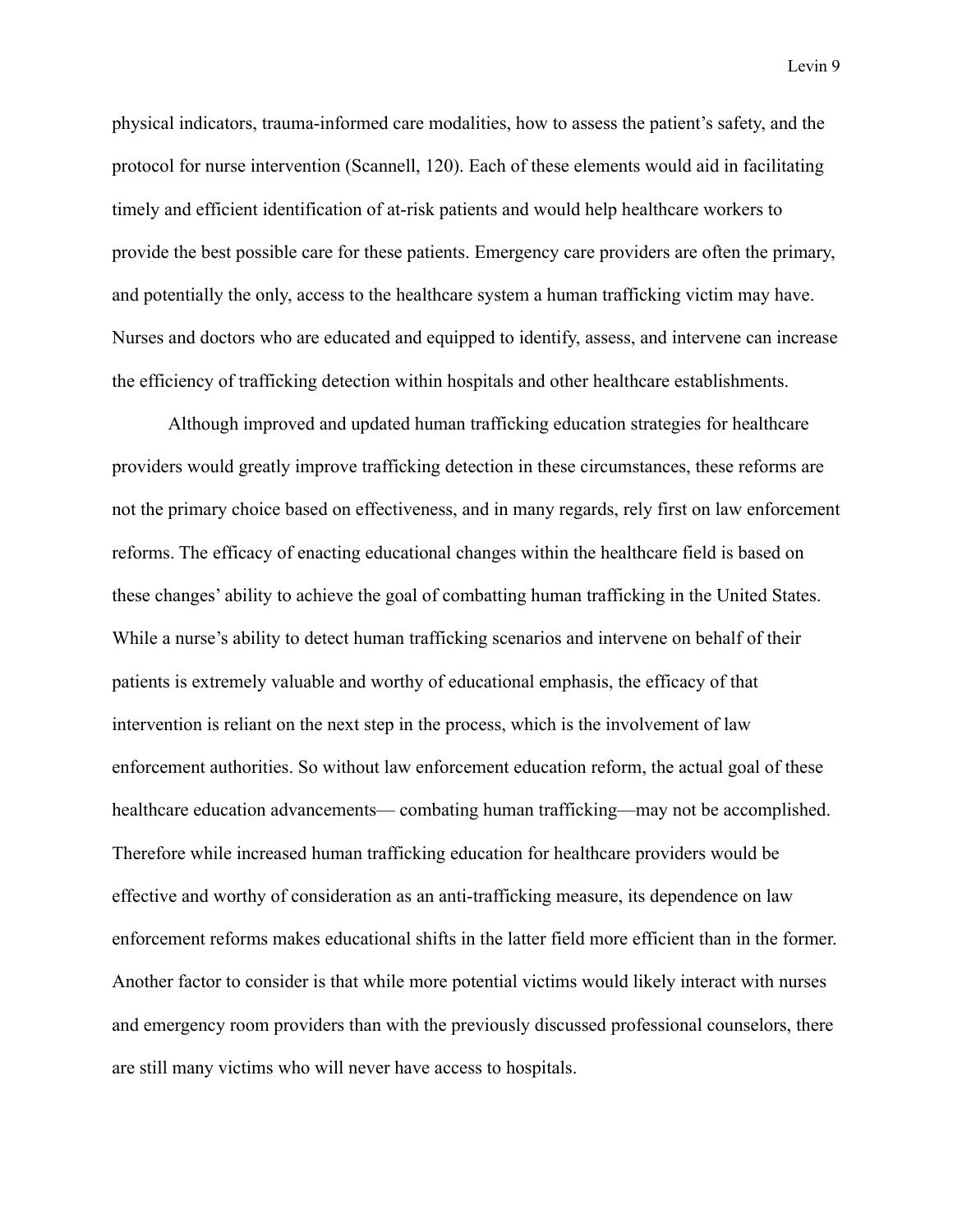In regards to the second evaluation criterion, cost efficiency, the financial costs needed to enact this change is rooted in the costs for the development and institution of new training practices for nurses and other healthcare providers. In order to increase healthcare practitioners' identification ability and improve awareness across the country, significant academic changes would need to be established nationwide. This means curriculum reforms for colleges, universities, medical schools, and hospital training programs that shift focus onto specific strategies and modalities for identifying and treating victims of trafficking. These curriculum changes would require funding, both for the necessary research and compilation of information, as well as for the practical institution of the reformed curriculum. In weighing these projected costs against the efficacy factor, it's valuable to note that while education reform in this field is worthy of funding, the actual ability of healthcare reforms to enact change may be less than reform within other fields.

While expanding education for healthcare providers is a viable prospect, the criterion of feasibility does raise some concerns. The practical burdens of enacting education reform that would create widespread change are not to be disregarded. Instituting new curriculums in colleges, universities, medical schools, and hospital training programs would be extremely difficult to regulate and requires many separate organizations and facilities to synchronously enact their reforms. While small scale changes and expanded curricula in select healthcare-education programs would be beneficial, in these instances the goal of combatting human trafficking in the United States may only be met in certain regions and by certain individuals.

Much like in the previous anti-trafficking education alternative, the fourth criterion of political and public acceptability would not likely be of much concern. Shifts of focus within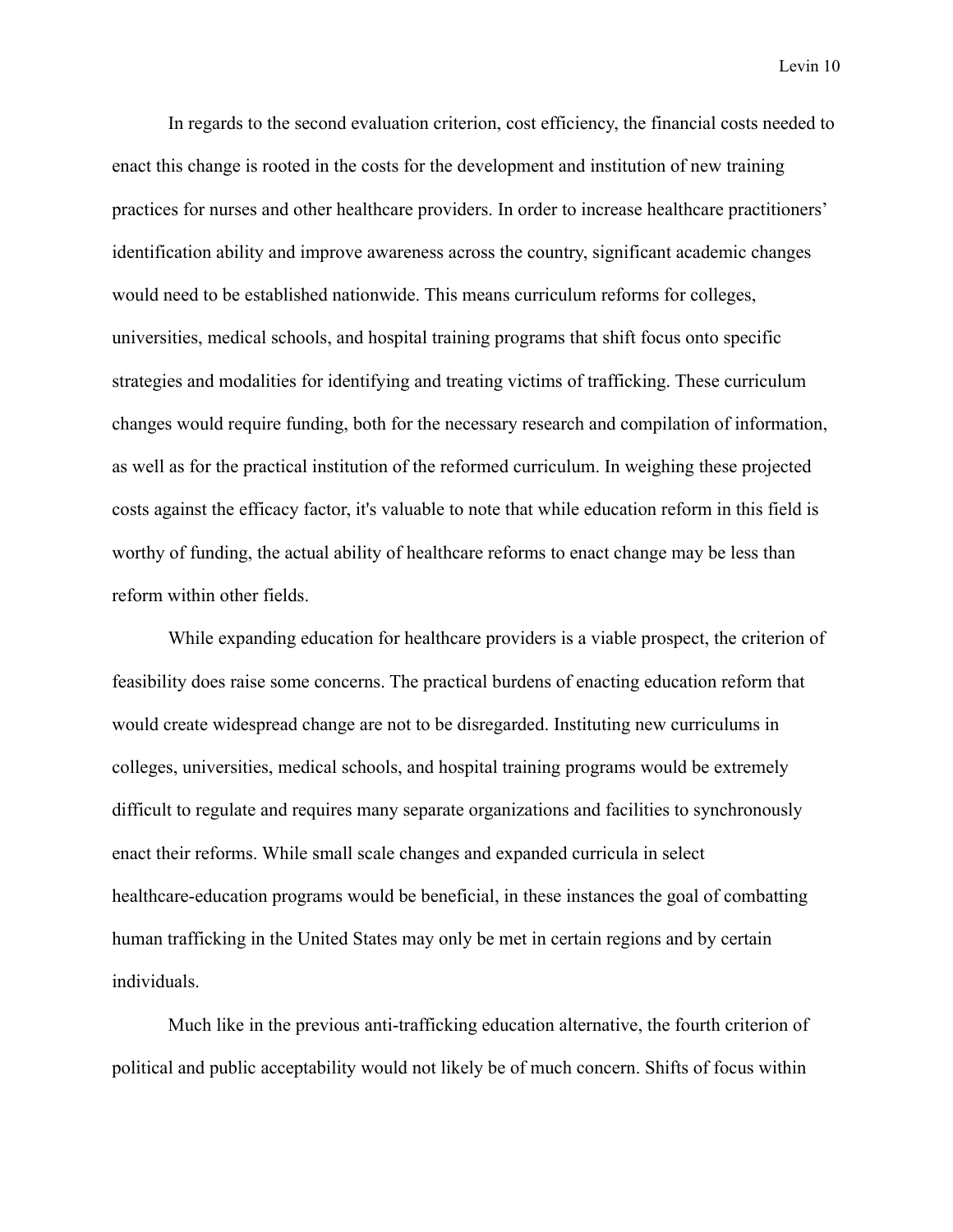academic literature and programs are legally acceptable and are unlikely to arouse public dissent. Education reform within the field of healthcare that better educates and equips healthcare workers and hospitals to identify trafficking scenarios would be a valuable step toward the goal of eradicating the issue of human trafficking from the United States. But due to the fact that healthcare education reform relies on the justice system for its efficacy in achieving the goal, along with the practical issues with enacting change in this field, reform in healthcare would not be the most effective overall.

Another alternative method is based in the public education system. Implementing an anti-trafficking education curriculum in public schools could aid in equipping and mobilizing the general public against human trafficking. Trafficking exists all over America, despite popular misconceptions. The disheartening, but prevalent, reality is that K-12 school locations have become "active recruiting grounds for traffickers" (Salas & Didier). As the trafficking industry changes with the times, and as traffickers adopt strategies involving social media and technology to lure young victims, it is vital that educators, students, and parents be informed and aware of the realities of the modern trafficking landscape. Similar to the issues facing other demographics such as counselors, law enforcement officers, and healthcare professionals, misperceptions and stigma regarding human trafficking are widespread within the school system, among both teachers and students. One of the most damaging myths surrounding human trafficking includes misconceptions that trafficking is a foreign issue, not an American one. The first aspect of instituting reforms from within the public school system requires expansion of training and education for teachers, built on the knowledge that many teachers may be the first points of intervention for school-age victims seeking help. For many young victims of human trafficking, educators are the "frontline" of prevention (Lemke). Knowledge of indicators of trafficking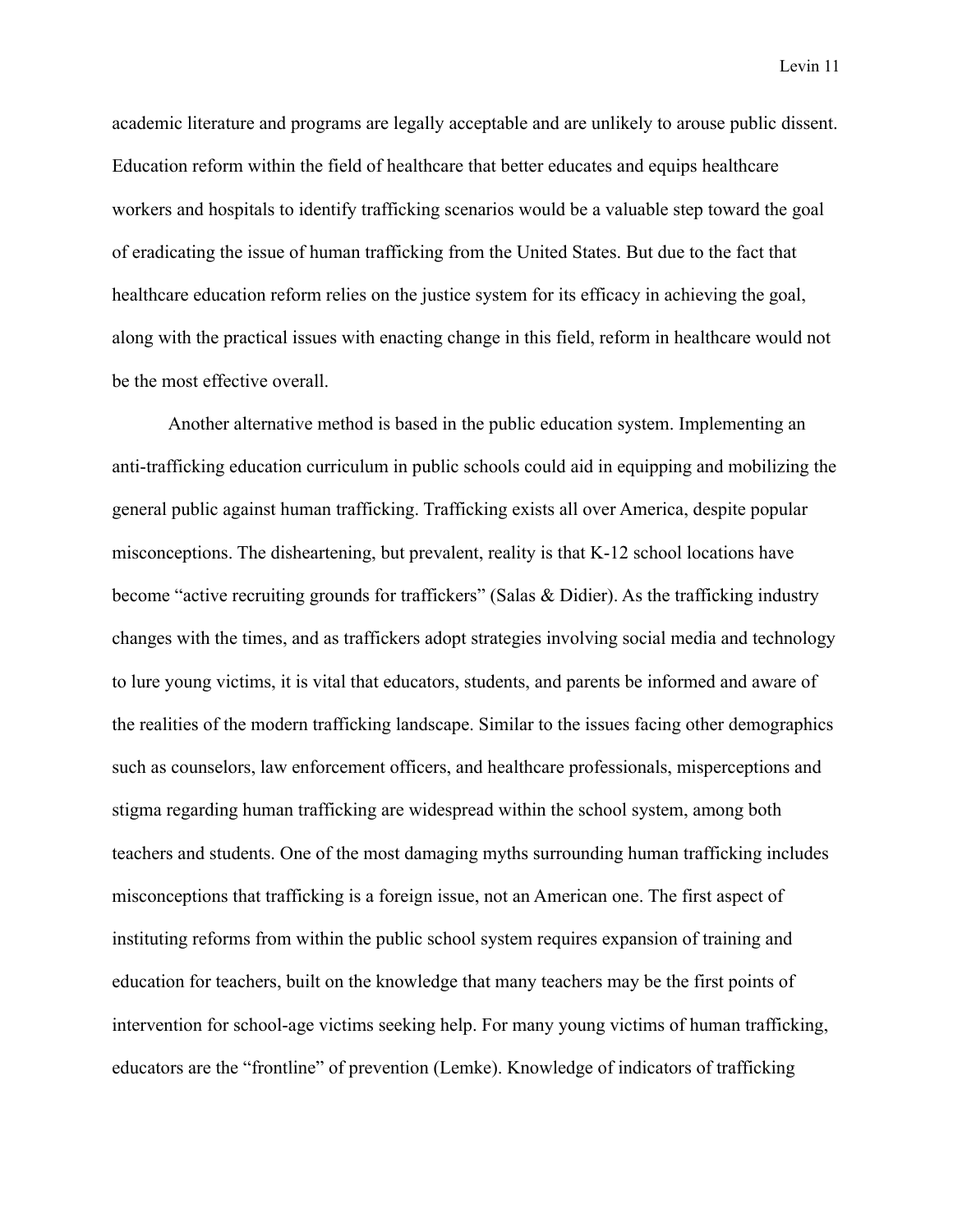situations, which include, but are in no way limited to signs of trauma, sudden behavioral changes, or an older and dominant partner, should be taught to school administrators, teachers, and students, so that young victims of trafficking can be identified by those who they are around the most (Salas & Didier).

Implementing a public school trafficking education curriculum would likely achieve the goal of creating a more informed general public on the realities of human trafficking, while simultaneously equipping them to recognize trafficking situations around them. The efficacy of this proposition is based on a new public school curriculum's ability to mobilize the general public, in schools and beyond, against human trafficking. If teachers and students are able to detect trafficking within their schools and communities, they would then be able to alert authorities of the at-risk individuals and hopefully aid in helping the victims leave their traffickers. These students, with their knowledge of human trafficking and its indicators, would grow into a new generation of educated individuals who can aid in combatting trafficking for years to come. One caveat to note is that much like the previous two human trafficking prevention alternatives, public education-based preventative measures rely on the involvement of legal authorities. In order to effectively combat trafficking in the United States, an educated and aware public must work to support and assist an equipped and informed law enforcement system. Preventative training within schools should be in collaboration with law enforcement personnel (Salas & Didier).

The cost-efficiency of these education reforms revolves around the funding needed for drafting and implementing improved and updated human trafficking prevention education material in schools. In order to enact the desired shift in educational focus, significant human trafficking literature would need to be made available to schools, both for the education of the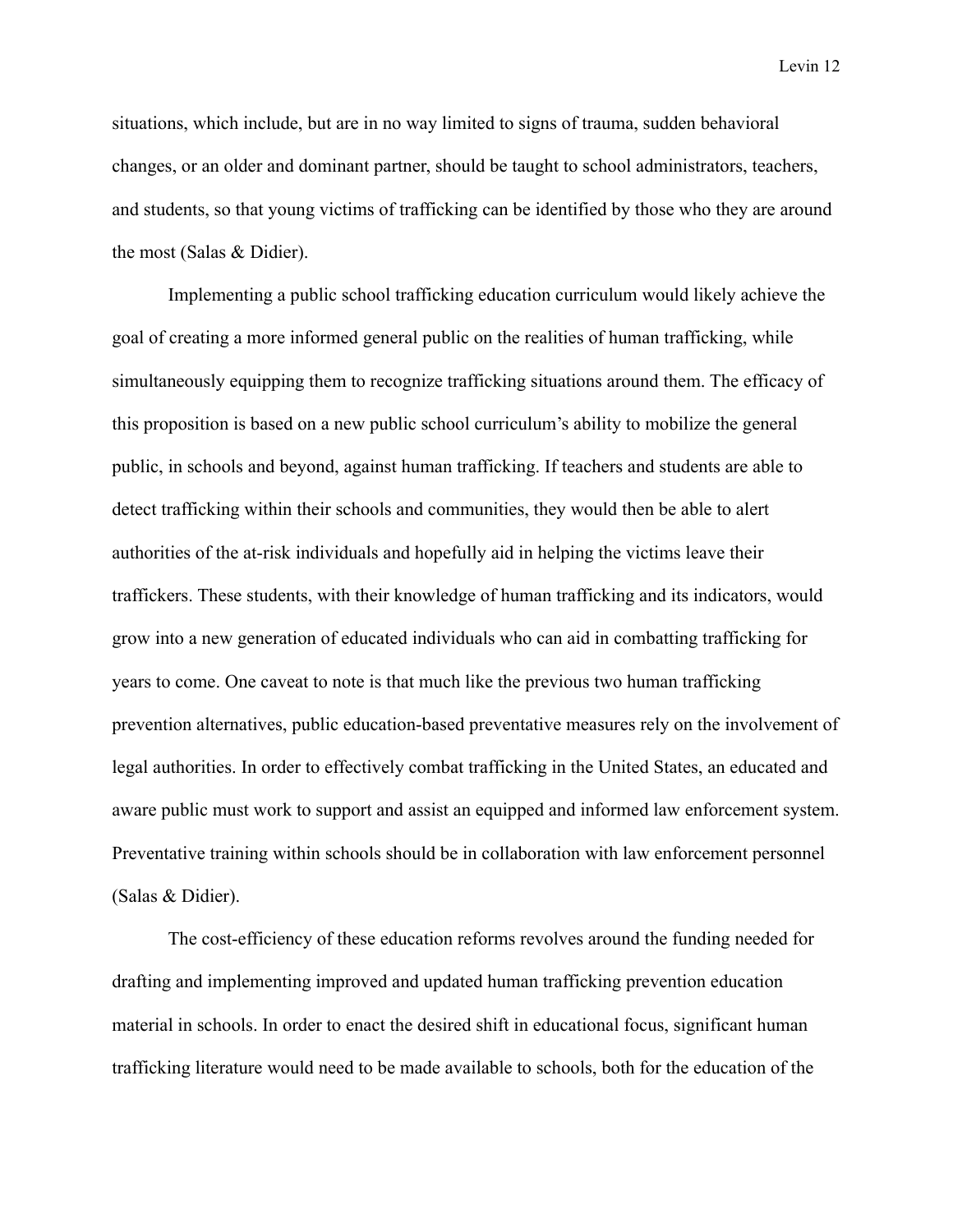teachers and for the students. Reform of school curriculum would require funding, not only for the process of researching and selecting the best human trafficking education materials but also for the process of practically instituting the new curriculum in schools. To have a nationwide impact, this addition to public education must be encouraged across the country. While the benefits of public education reform regarding human trafficking prevention would likely make financial burdens worth the cost, the actual ability of these reforms to directly prevent trafficking is less than that of reforms within other fields, such as law enforcement.

The feasibility of public education-based human trafficking prevention will be evaluated next. If sufficient funds could be acquired the process of establishing new educational material and implementing it in schools would likely follow a similar pattern that past educational reforms have used. The act of introducing specific topics of education to schools is not without precedent. For example, in California, a pre-existing law had been established that required school districts to teach awareness and prevention of sexual abuse, harassment, and assault. Later another law followed the same path, but with the addition of human trafficking prevention training (Salas & Didier).

The matter of public acceptability plays a key role in the evaluation of public education-based human trafficking prevention. While most people would agree that human trafficking should be prevented, some parents may raise concerns that their school-age children are being exposed to the topic of human trafficking. Implementing a new human trafficking focused curriculum that would likely not be taught by trafficking specialists also invites the risk of a teacher covering this volatile topic poorly. Anti-trafficking education material has, in the past, tended to exude a negative perception of women, immigrants, and other minorities (Lemke). If the influx of new educational material is not carefully vetted, these contentious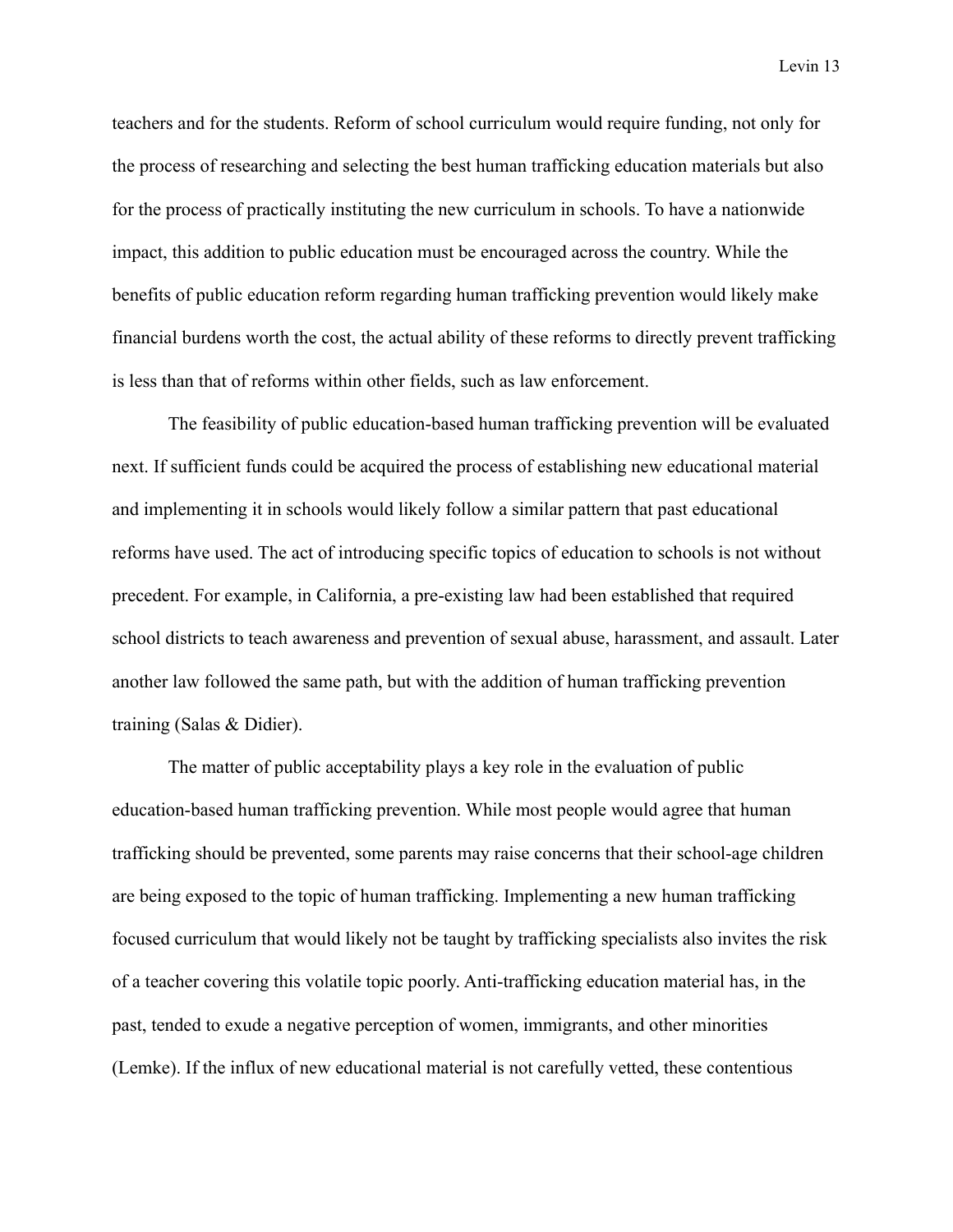trends toward human trafficking misconceptions and away from evidence-based indicators could pose an issue. Material such as this would likely draw criticism from the public, especially from parents. Human trafficking education reforms would likely be instituted by individual school districts, so as to stay well within the realm of constitutionality and state and local autonomy. However, by leaving the decision whether or not to implement new curricula up to local districts, the viability of nationwide change decreases. In conclusion, while the value of creating an informed public by reforming human trafficking prevention education in the public school system is considerable, the effectiveness of these reforms relies on law enforcement and invites public backlash.

Upon evaluating each of the fields, the most effective reform in anti-trafficking education to combat human trafficking in the United States was found to be within the law enforcement field. The role of law enforcement is to protect the people, and therefore to fight against human trafficking. However, according to a report from Northeastern University and the Urban Institute, many local criminal justice officials are poorly informed on the issue and do not possess the resources or information needed to "effectively identify and prosecute cases of human trafficking" (Farrell et al.). The variability and complexity of the human trafficking issue require law enforcement officers to be well versed in its dynamics, signs, and manifestations. It is vital that law enforcement personnel be thoroughly educated on both state and federal laws associated with human trafficking, how to identify and interact with victims, how to legally go about apprehending the traffickers, how to respond to reports of suspected trafficking, how to employ therapeutically-conscious investigative strategies, and how to protect the victims (California Commission on Peace Officer Standards and Training, vii). The local police force is often the first line of defense for trafficking victims, and if officers are educated and equipped to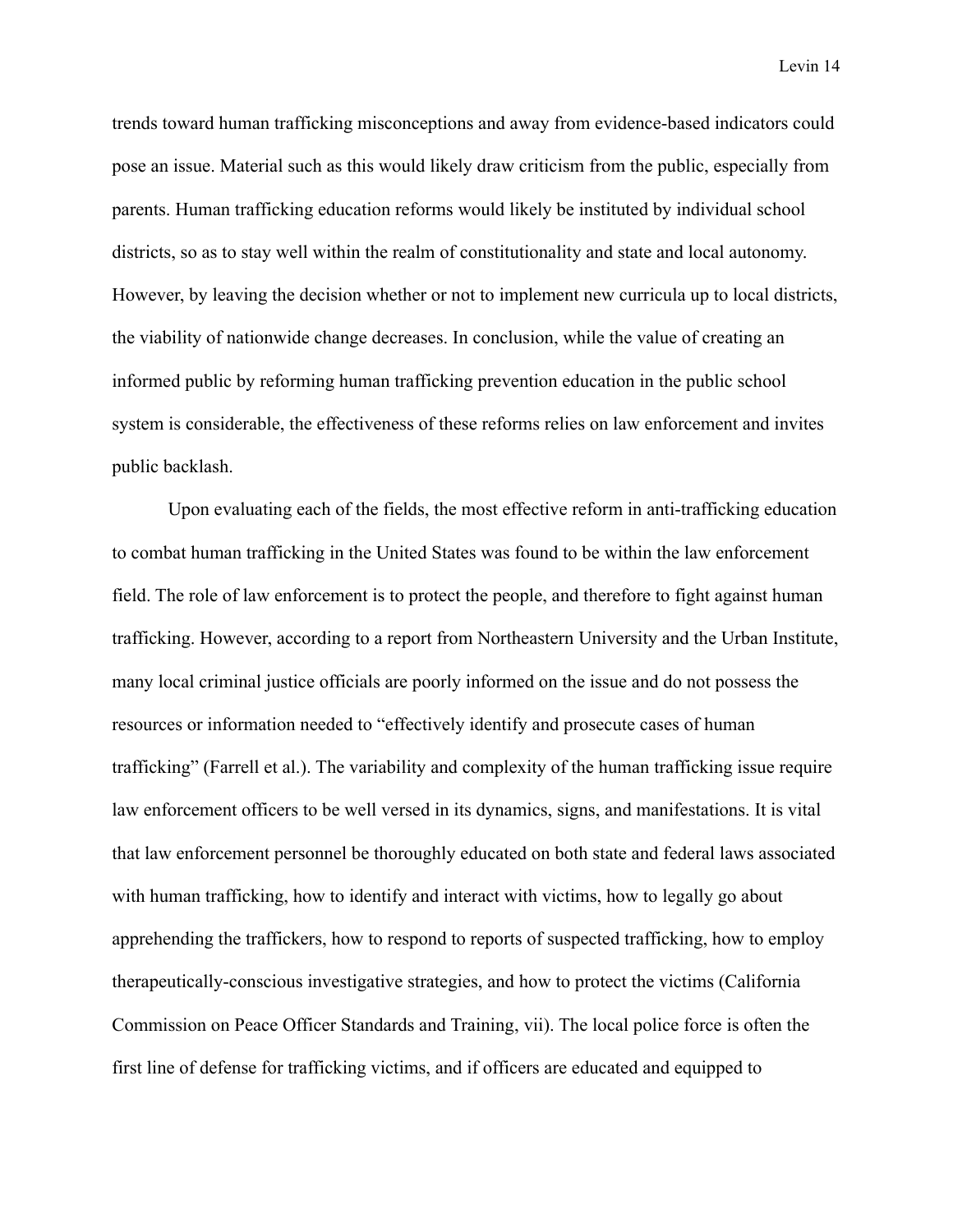communicate with victims and detect perpetrators, they can play a valuable role in fighting against modern-day slavery.

Federal law requires law enforcement officers to provide documentation on the cases of human trafficking they encounter, specifically a brief letter called the Law Enforcement Agency (LEA) endorsement. This LEA endorsement must include information such as "whether the victim had been recruited, harbored, transported, provided, or obtained specifically for either labor or services, or for the purposes of a commercial sex act" (California Commission on Peace Officer Standards and Training, 4), and all officers must be educated in the specific requirements of this legal process in order to satisfy federal law and continue due process in the prosecution of the perpetrators.

To effectively identify and fight against trafficking, law enforcement must also be aware of the methods of victim recruitment employed by traffickers. These include institutional fronts such as employment agencies, career fairs, modeling agencies, illegal adoptions, and public advertisements, but also may involve more personal contact, such as recruitment through a false friendship or romance (California Commission on Peace Officer Standards and Training 8). The rise of the internet in recent years has also shifted much of the trafficking recruitment process to the online arena. Law enforcement officers have a unique role in fighting against human trafficking as they may experience interactions with both traffickers and their victims in relation to other crimes. For example, human trafficking may be discovered while officers are responding to other calls such as physical or sexual assault calls, domestic violence, kidnapping, complaint or observation of prostitution, theft, suspected narcotic activity, or even traffic stops. Responding officers have the responsibility to think critically and apply their knowledge of trafficking indicators to determine whether a seemingly unrelated 911 call is actually a trafficking situation.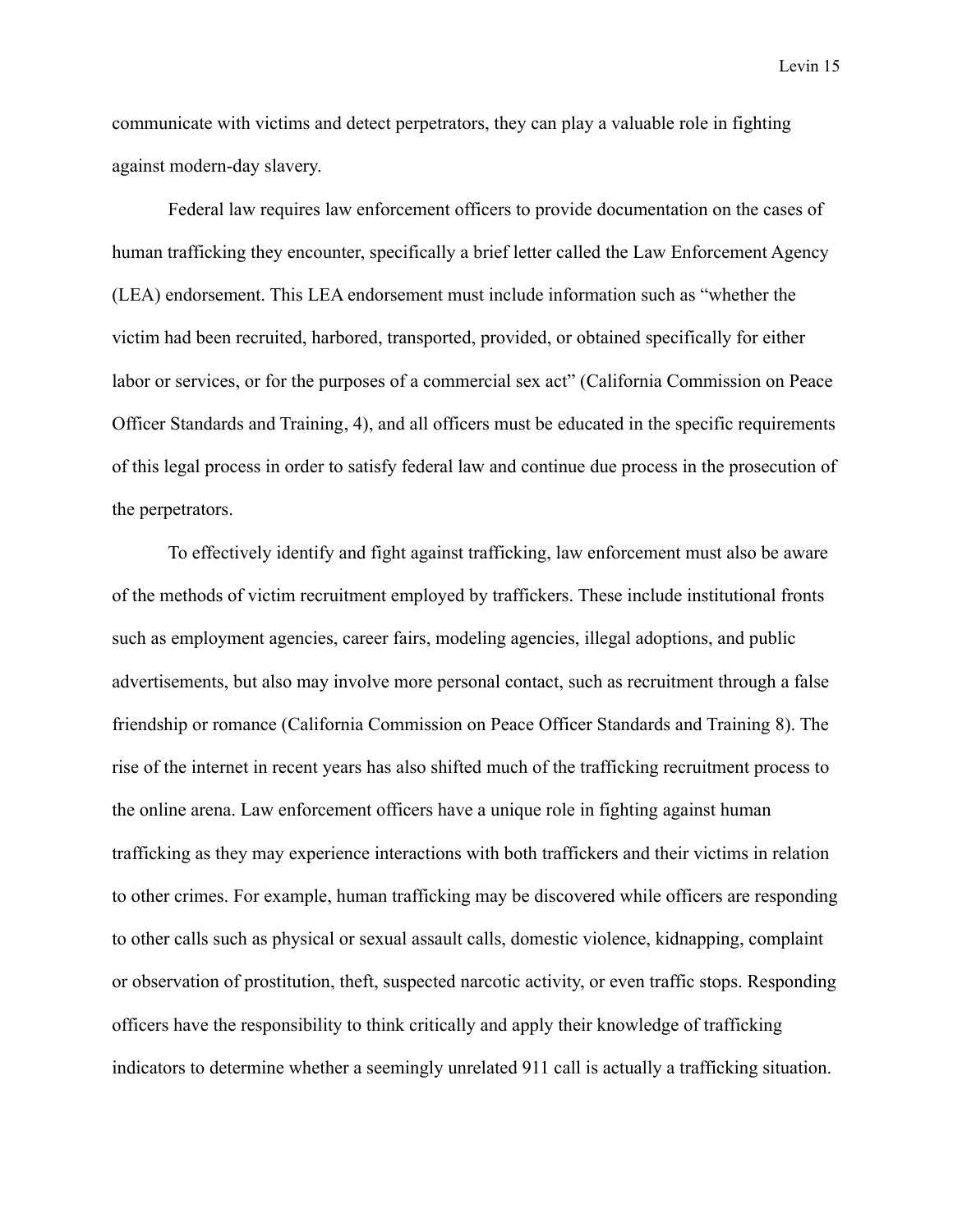After identifying that human trafficking is at play, officers must also be equipped to communicate with the victims, basing their intervention tactics on the knowledge that victims may have experienced psychological and behavioral conditioning (California Commission on Peace Officer Standards and Training, 13). The protocol for interacting with victims of trafficking is extremely nuanced, and law enforcement training must prioritize this protocol so that officers can establish rapport and trust in real-time situations. Interviewing techniques, assessment of the victim's situation, and how to properly record statements are also necessary education for law enforcement officers. Law enforcement training must be up to date and applicable to the current climate of the human trafficking issue, which requires a reevaluation of current educational materials, along with the institution of an updated curriculum. For example, law enforcement officers, including those in the cybercrime field, must be prepared to collaborate to combat the rise in online sexual exploitation, which has been exacerbated by the COVID-19 pandemic. The demand for online sexual interactions experienced a global spike in the year 2020, giving traffickers an easy outlet, the internet, by which to exploit their victims for profit (Bigio & Vogelstein).

Education reforms within the law enforcement sector that focus on improving, expanding, and modernizing human trafficking prevention education for law enforcement personnel is the most effective education-based method of combating human trafficking. These reforms fulfill all four evaluation criteria: efficacy, cost efficiency, practical feasibility, and political and public acceptability. In evaluating the efficacy of the law enforcement education-based approach, it is necessary to determine whether this method would truly fulfill the goal of combatting human trafficking in the United States. One facet of the field of law enforcement that sets it apart from others is that law enforcement personnel are the individuals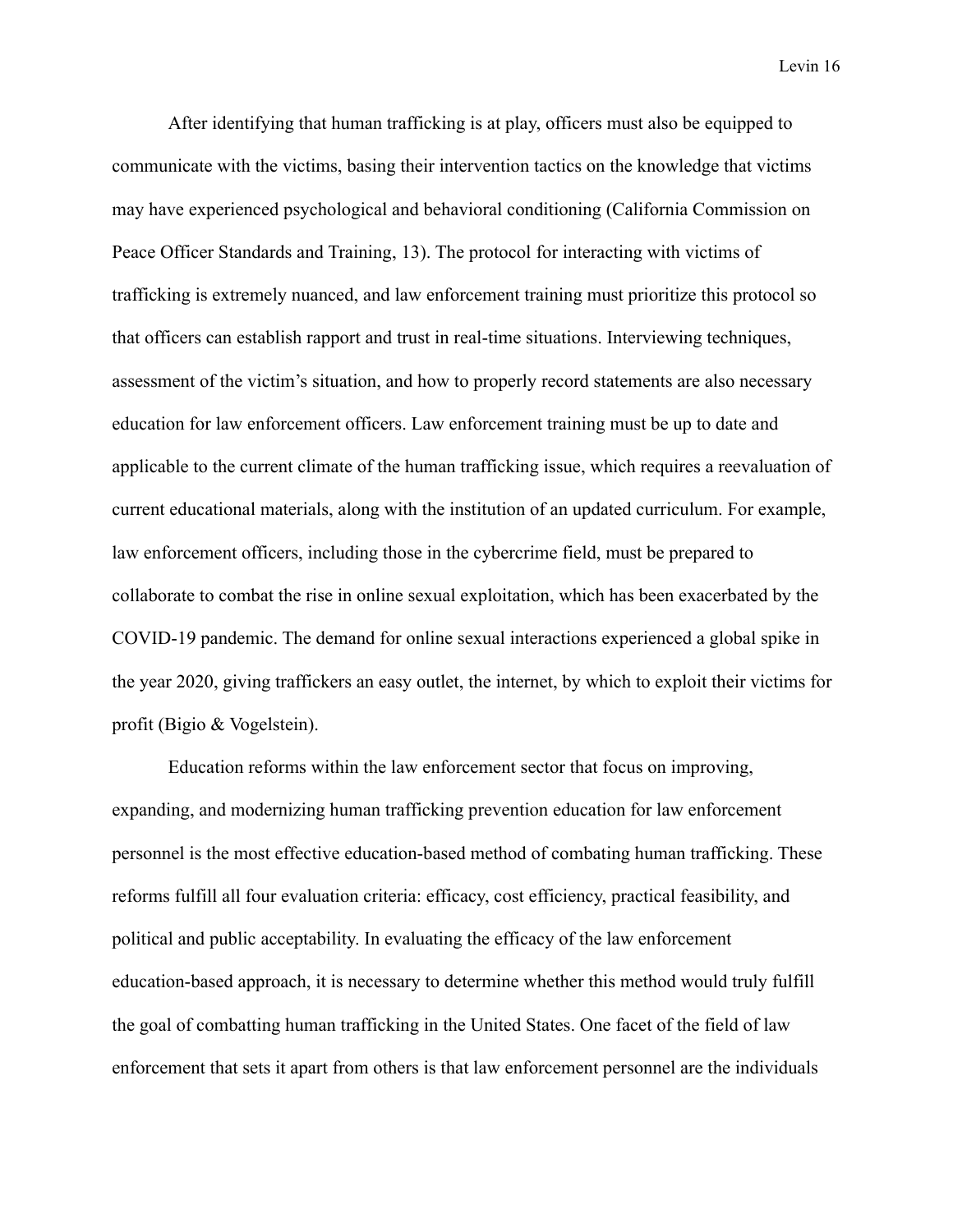responsible for not only recognizing trafficking, but for responding to reports, conducting investigations, arresting suspects, facilitating interviews, and interacting with both the victims and the perpetrators themselves. When counselors, healthcare workers, teachers, and ordinary citizens suspect that human trafficking is taking place, it is law enforcement that responds to their reports, directly defends victims, and apprehends traffickers. Therefore building a more educated, more qualified, more perceptive police force would practically facilitate more detection of trafficking situations, more support offered to victims, and more traffickers and trafficking rings shut down. Law enforcement is involved in more steps of preventing trafficking than other fields, as they play a role in detection, investigation, victim assistance, and trafficker apprehension.

The cost-efficiency of educational reform for law enforcement personnel regards the financial costs necessary to assemble research and data on human trafficking into educational materials that would be available to law enforcement training programs. Because of the delicacy and diversity of the issue of human trafficking, training regarding responding to trafficking must be drafted with intentionality and care. This would require teams of experienced law enforcement officials working in conjunction with psychologists, law experts, and other public servants, that could create educational material that would best equip other law enforcement personnel. Not only would the formulation of a reformed curriculum require funds, but the practical institution and distribution of the curriculum would also necessitate further financial support. But when considered in conjunction with the projected efficacy of the plan, preparing the law enforcement sector to practically combat human trafficking across the nation is well worth the cost needed to fund this project. Although a complete cost analysis has not been done, it is important to note that the financial implications for educational reform in any sector, law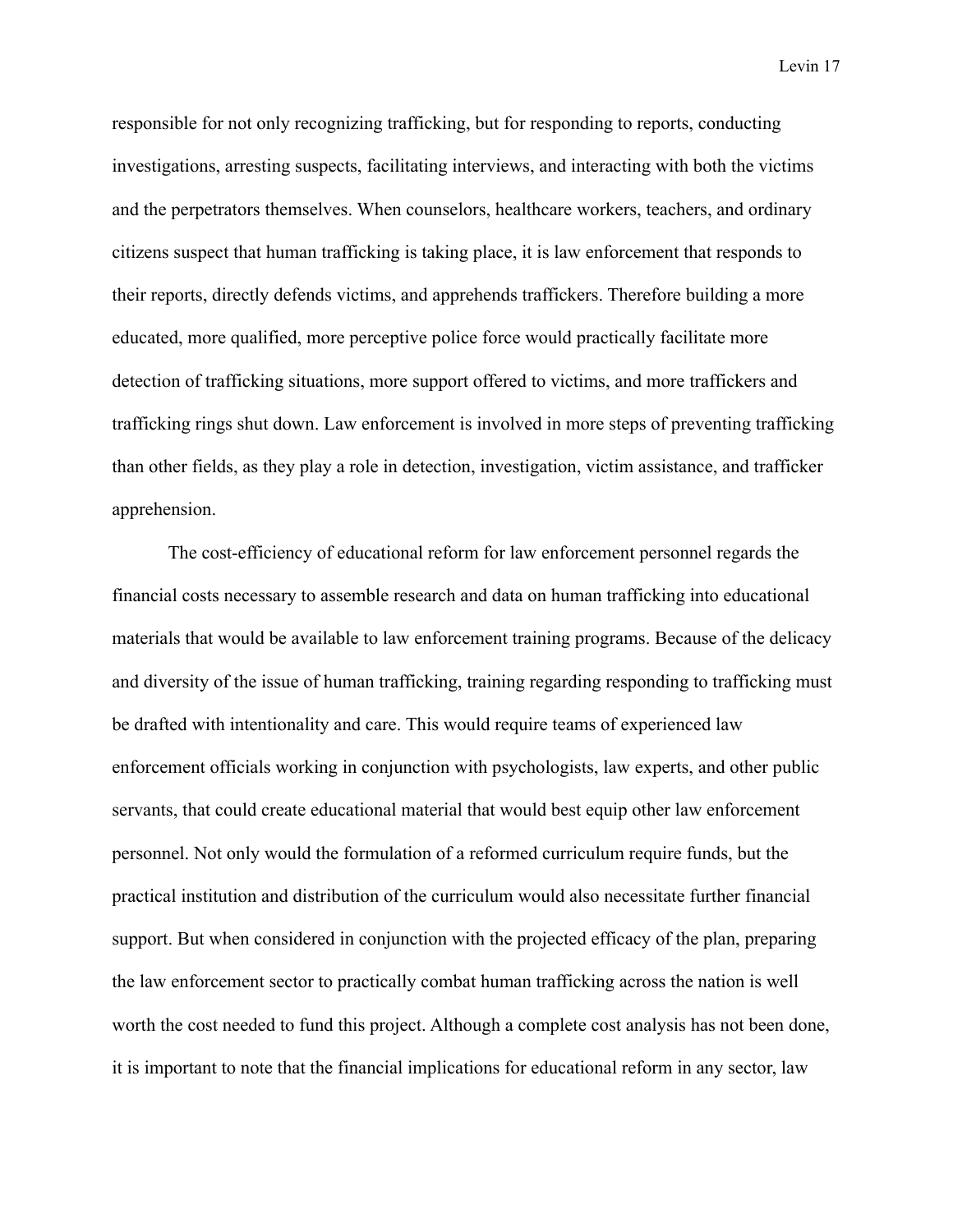enforcement, counseling, healthcare, and the school system, would likely require similar funding, as they all have similar needs. Therefore because the projected cost is similar, the cost efficiency of each potential sector of reform is measured by how much practical change would come from that reform. Essentially, because of the financial similarity of the four alternatives, the efficiency aspect of each reform has more weight than specific cost analysis would in determining the best option.

Education reform for law enforcement personnel is a feasible plan and could be accomplished if funded appropriately. The first step would be collecting data from law enforcement officers and other related professions in order to create factual, up-to-date training programs for law enforcement personnel. The second would be to compile this data and conduct reviews of the new educational literature. Next, the materials would need to be distributed to police training organizations. Because anti-trafficking training, although it is less modernized and thorough, is already available to law enforcement, there is a system already in place to administer an anti-trafficking curriculum. This preexisting standard would allow for a smooth institution of new educational tactics.

Due to the fact that education reform within the field of law enforcement training is simply an expansion and modernization of previously employed training practices, the issue of public acceptability would not greatly affect this plan. The general public would be unlikely to dissent against more education and training for law enforcement. All citizens would benefit from a more informed police force and the potential of these reforms to stop human trafficking makes them very attractive in most people's eyes. Specifically, the proposition of educational reforms for law enforcement is encouraged by the many calls for police reform that were heard in 2020.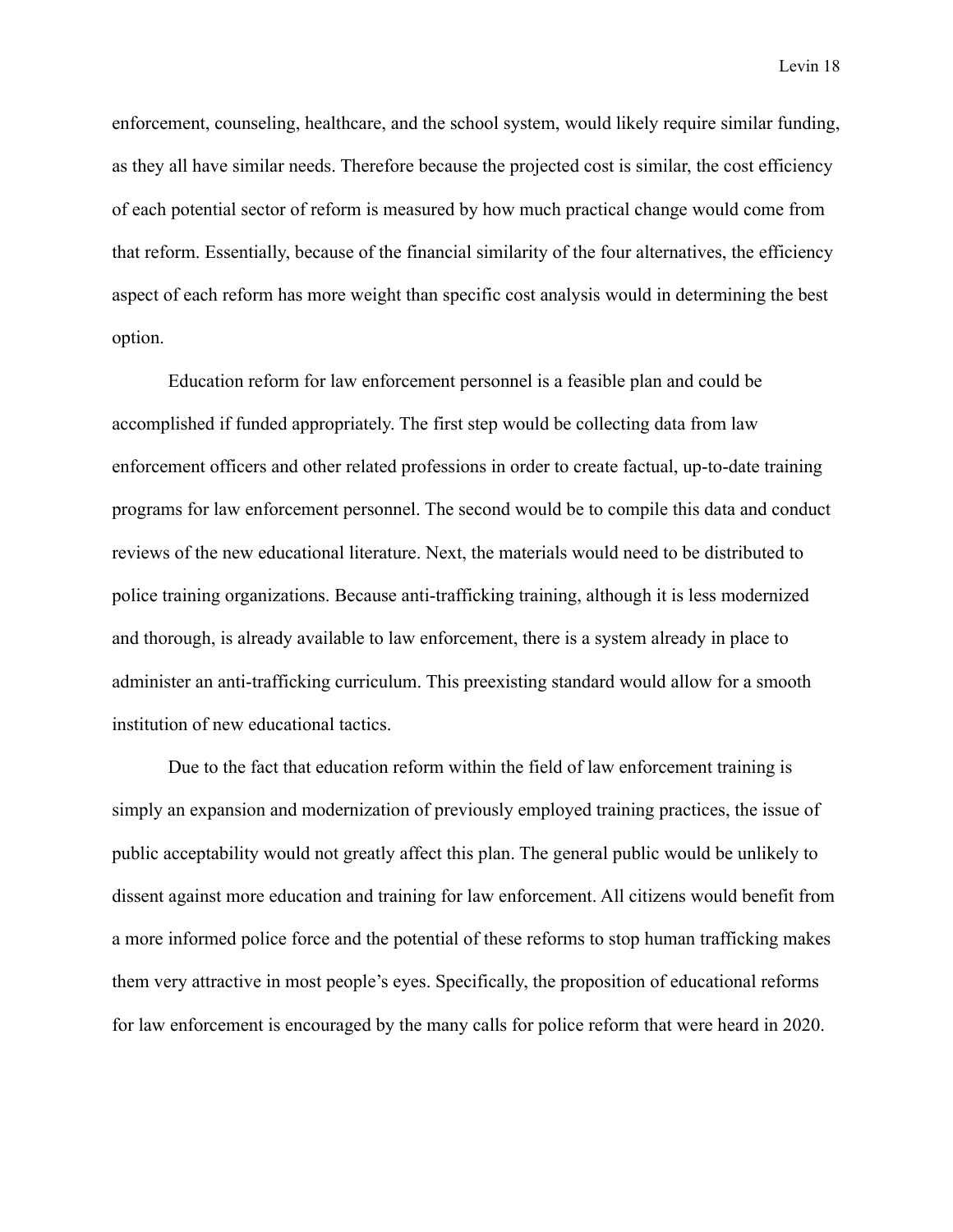Not only that, but educational reform in this field is well within the bounds of legality, and therefore would not raise legal concerns.

Improving and modernizing education for law enforcement is the most effective educational method of combatting human trafficking because it addresses and fulfills the criteria of efficacy, cost efficiency, practical feasibility, and political and public acceptability. One of the main differences that characterizes this sector versus the others is that law enforcement officers are uniquely positioned to detect, respond to, investigate, and shut down trafficking.

After reviewing the potential effects and practical requirements for education reform within each of the sectors, education reform for law enforcement has been determined to most effectively combat human trafficking in the United States. While the issue of human trafficking is a cultural, societal, and even moral issue, practically addressing human trafficking begins with law enforcement. Law enforcement officers are truly the front line for preventing trafficking, as they interact with both victims and perpetrators to identify, investigate, and take action. The Polaris Project analyzed data from the National Human Trafficking Hotline that recorded the access points—"the systems, institutions, or people the likely victim of trafficking interacted with or had access to during the exploitative situation or immediately after/upon escape" (Polaris Project)—that victims who interacted with the hotline had access to in the year 2020. The research showed that from a data pool of 4098 victims, 23.4% of victims' first access points were interaction with law enforcement and the criminal justice system. In contrast, only 18.7% of the victims had health services as their access point, 12.6% had access to general social services, and 4.6% had access to education. While this data sample of individuals is not exhaustive, it provides insight into trends in human trafficking victim access points. Of each of the four sectors, law enforcement filled the role of first access point in more cases than any other sector.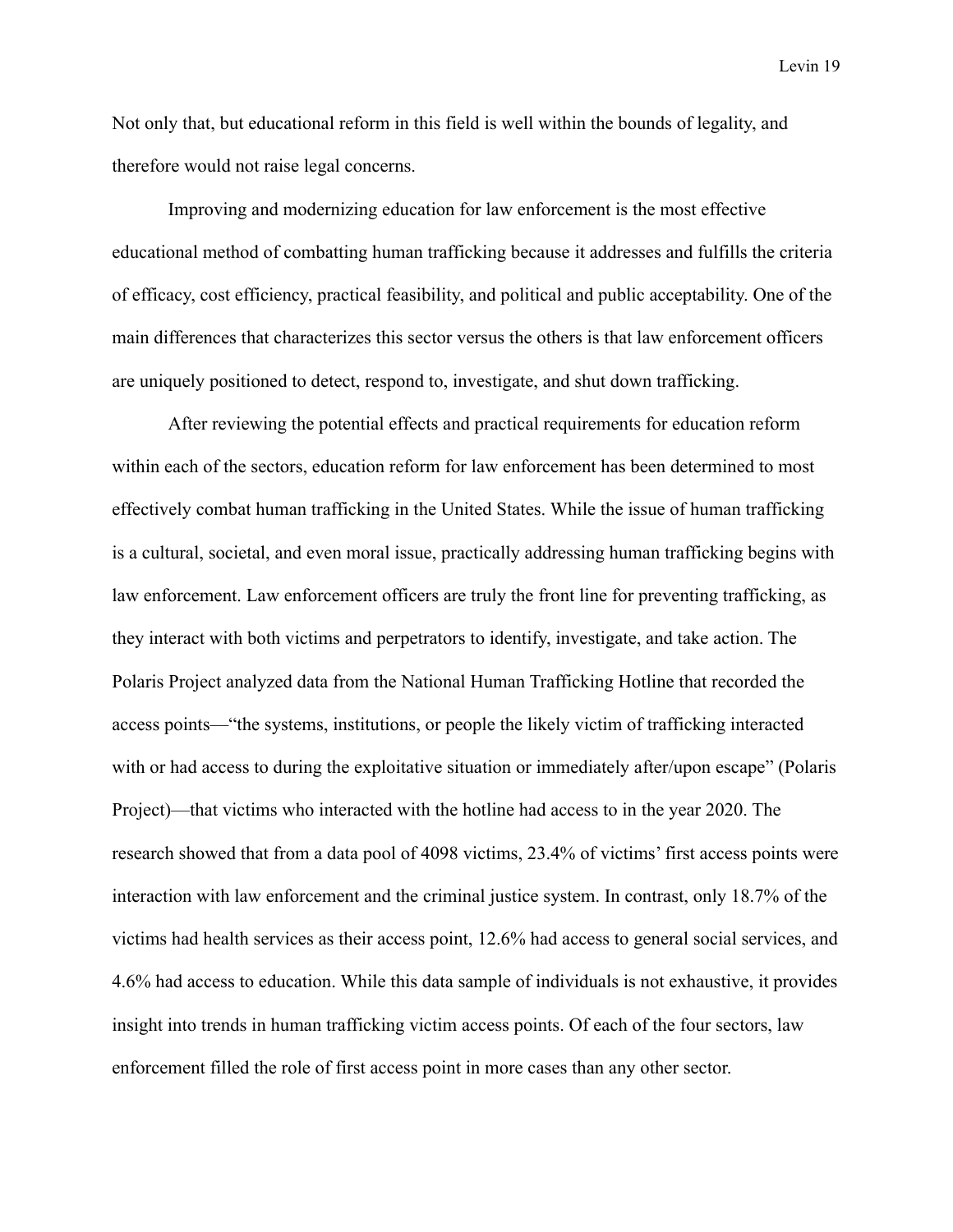Education reform within the law enforcement sector fulfills the evaluation requirements of efficacy, cost efficiency, feasibility, and acceptability. That being said, the United States would ideally employ a multi-disciplinary approach to combating trafficking, one that informs counselors, healthcare providers, and the general public on and mobilizes them against human trafficking. Having more educated and attentive individuals looking out for signs of trafficking, who then can turn to a well-trained and equipped police force, can only aid in the fight against human trafficking. But the abilities of these individuals to recognize signs of trafficking must be backed by law enforcement that is ready to collaborate with them, take action against the perpetrators, and practically support the victims.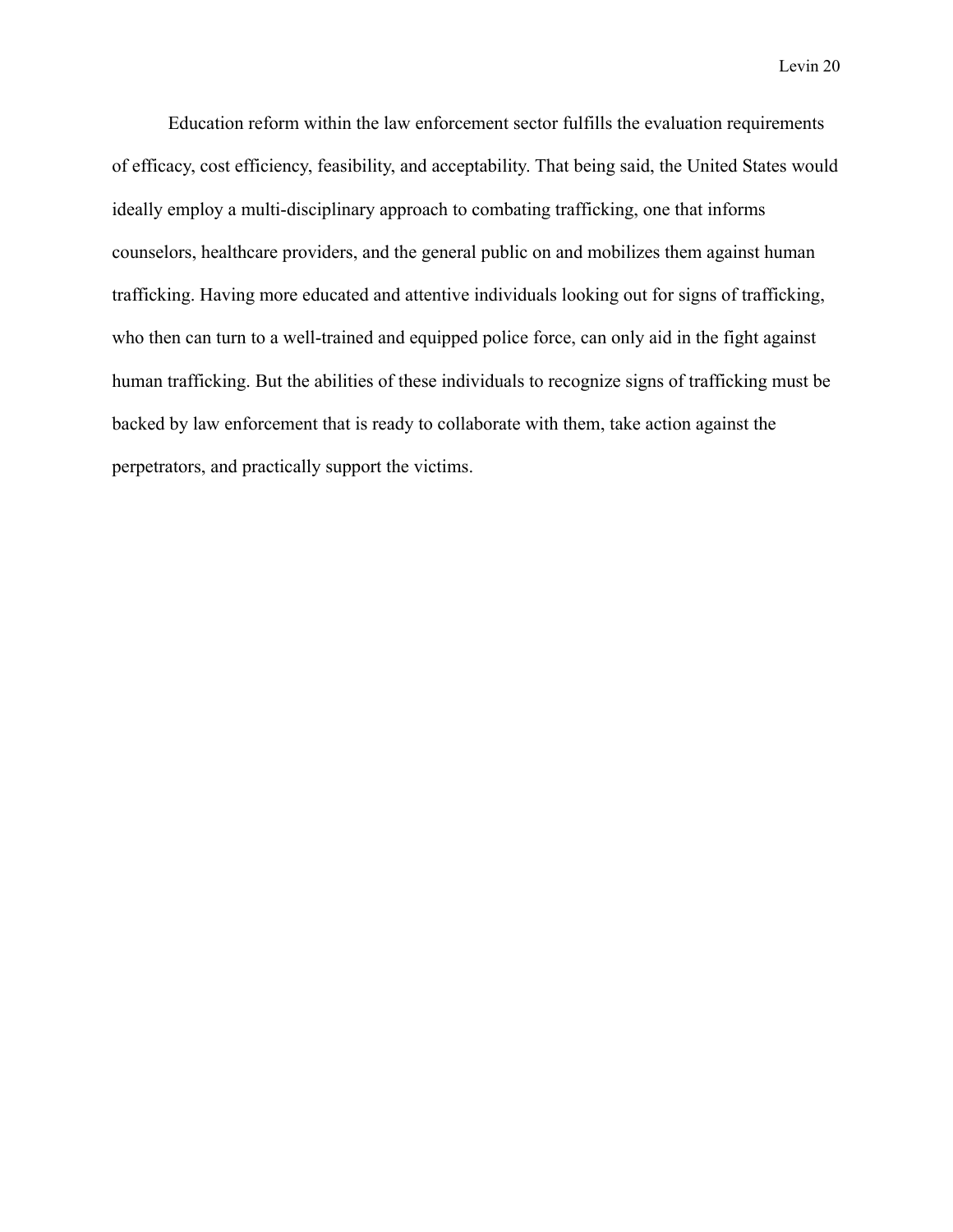#### Works Cited

- Bigio, Jamille, and Rachel B. Vogelstein. "Ending Human Trafficking in the Twenty-First Century." *Council on Foreign Relations*, 2021.
- Browne-James, Letitia, et al. "Child Sex Trafficking: Strategies for Identification, Counseling, and Advocacy." *International Journal for the Advancement of Counseling*, vol. 43, no. 2, 2021, pp. 113–25, [https://doi.org/10.1007/s10447-020-09420-y.](https://doi.org/10.1007/s10447-020-09420-y) WorldCat.org.
- California Commission on Peace Officer Standards and Training (POST), State of California. "Law Enforcement Response to Human Trafficking". *California Commission on Peace Officer Standards and Training*, 2014.
- Farrell, Amy, et al. "Identifying Challenges to Improve the Investigation and Prosecution of State and Local Human Trafficking Cases." *Northeastern University and Urban Institute,* April 30, 2012.
- Lemke, Melinda. "Educators as the 'Frontline' of Human-Trafficking Prevention: An Analysis of State-Level Educational Policy." *Leadership and Policy in Schools*, vol. 18, no. 3, July 2019, pp. 284–304. *Taylor and Francis+NEJM*[,](https://doi.org/10.1080/15700763.2017.1398337) <https://doi.org/10.1080/15700763.2017.1398337>.
- Lowman, Sarah. "Modern Slavery: A Rational Approach to Reducing Human Trafficking in the United States." *University of North Georgia Annual Research Conference*, Mar. 2018.
- Polaris Project. "Analysis of 2020 National Human Trafficking Hotline Data." *Polaris Project*, polarisproject.org. Accessed Mar 26, 2022.